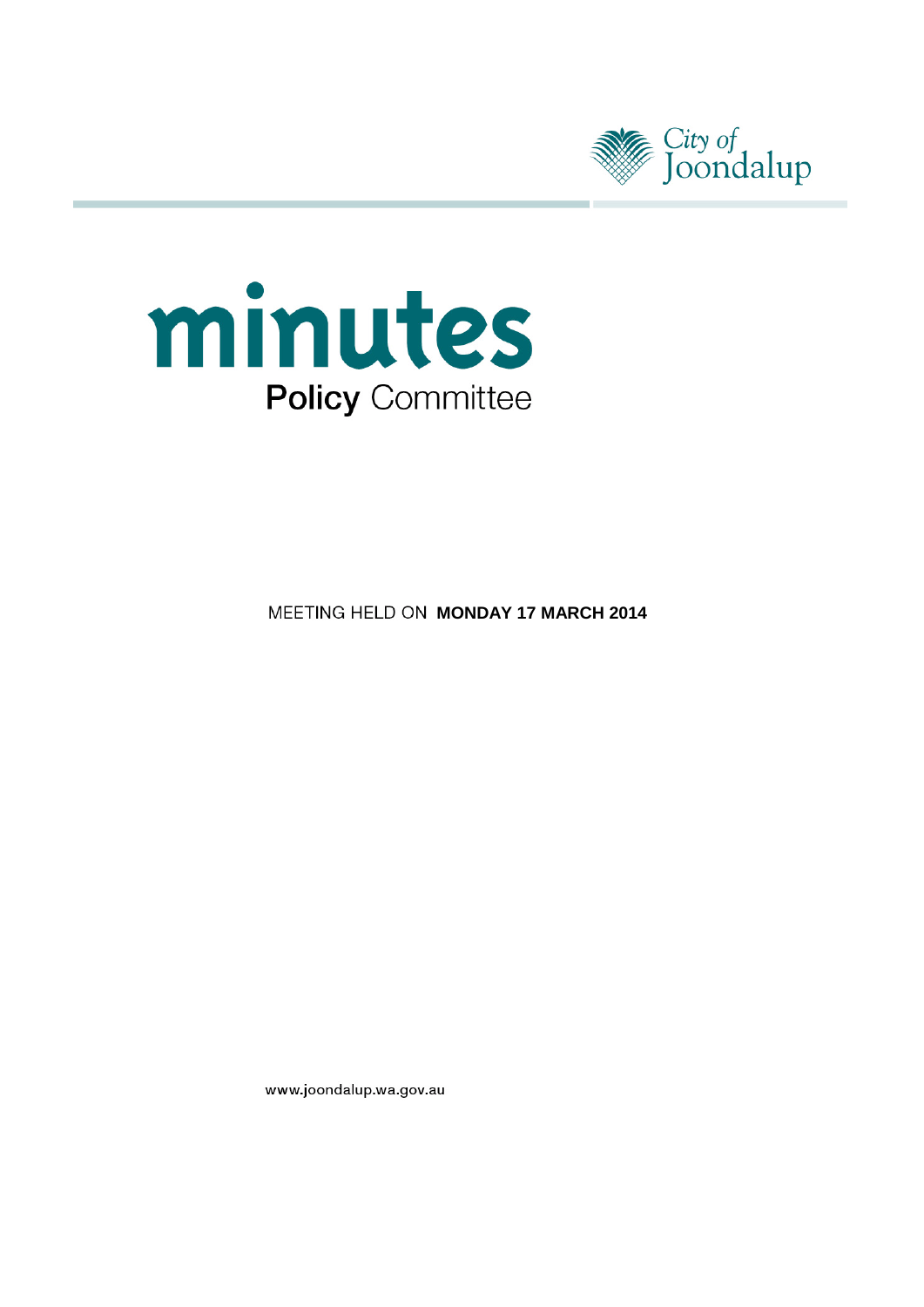# **TABLE OF CONTENTS**

| Item No.       | <b>Title</b>                                                                   | Page No. |
|----------------|--------------------------------------------------------------------------------|----------|
|                | <b>Declaration of Opening</b>                                                  | 3        |
|                | <b>Declarations of Interest</b>                                                | 3        |
|                | Apologies/Leave of absence                                                     | 3        |
|                | <b>Confirmation of Minutes</b>                                                 | 4        |
|                | Announcements by the Presiding Member without discussion                       | 4        |
|                | Identification of matters for which the meeting may be closed to<br>the public | 4        |
|                | <b>Petitions and deputations</b>                                               | 4        |
|                | <b>Reports</b>                                                                 | 5        |
| 1              | Adoption of meeting dates for 2014 – Policy Committee – [103963]               | 5        |
| $\overline{2}$ | Home Business Policy - Review - [03170]                                        | 9        |
| 3              | Proposed New Policy - High Risk Bookings in Community Facilities<br>$-[13010]$ | 18       |
| 4              | Proposed Visual Arts Policy - [101291]                                         | 25       |
|                | <b>Urgent Business</b>                                                         | 32       |
|                | Motions of which previous notice has been given                                | 32       |
|                | <b>Requests for Reports for future consideration</b>                           | 32       |
|                | <b>Closure</b>                                                                 | 32       |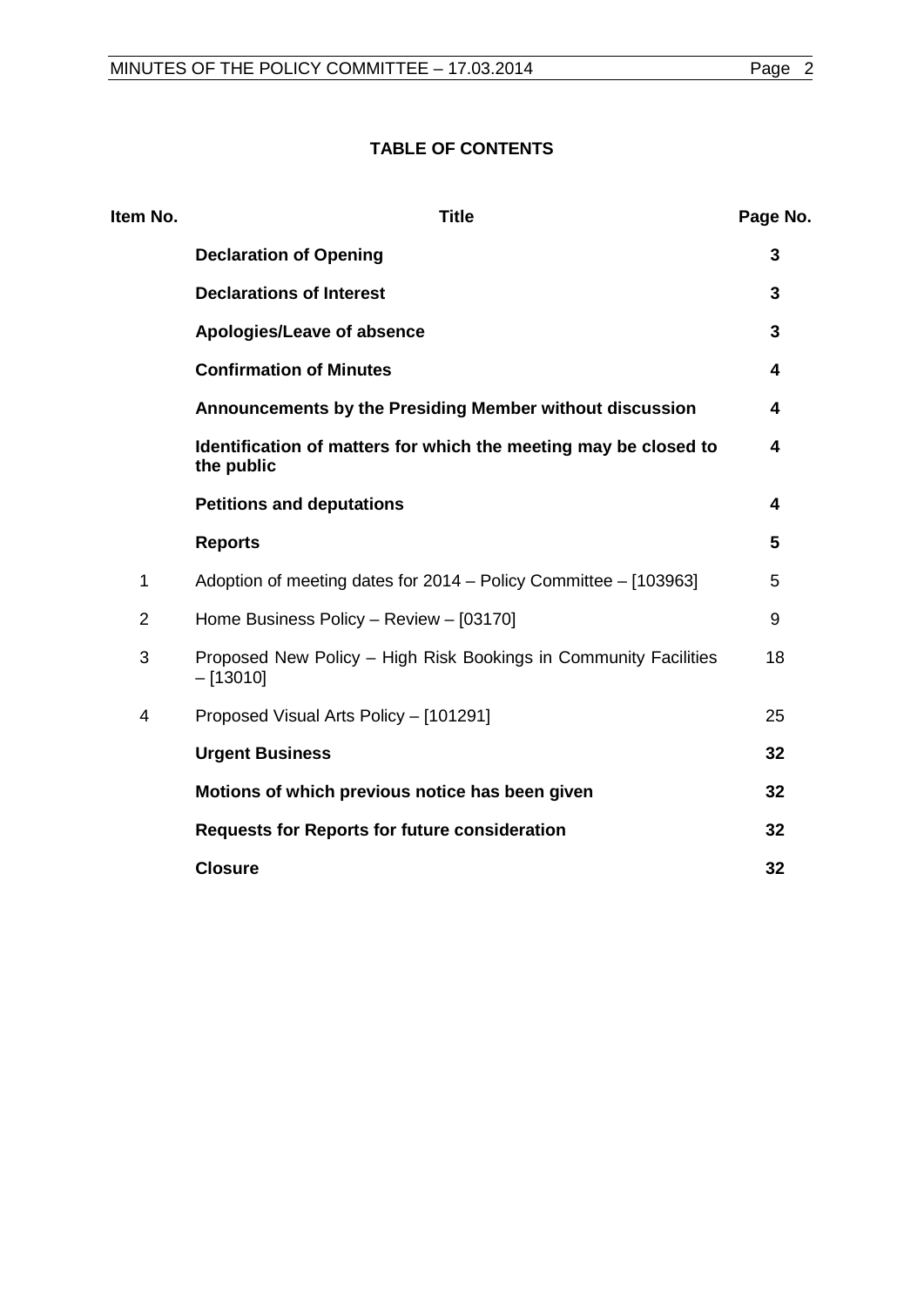# **CITY OF JOONDALUP**

#### **MINUTES OF THE POLICY COMMITTEE MEETING HELD IN CONFERENCE ROOM 2, JOONDALUP CIVIC CENTRE, BOAS AVENUE, JOONDALUP ON MONDAY 17 MARCH 2014.**

# **ATTENDANCE**

#### **Committee Members**

| Cr Liam Gobbert      | <b>Presiding Member</b>                |             |
|----------------------|----------------------------------------|-------------|
| Mayor Troy Pickard   |                                        | from 5.05pm |
| Cr Russ Fishwick, JP | (deputising for Cr Teresa Ritchie, JP) |             |
| Cr John Chester      | <b>Deputy Presiding Member</b>         |             |
| Cr Mike Norman       |                                        |             |

#### **Officers**

| Mr Mike Tidy<br>Ms Dale Page<br>Mr Jamie Parry<br>Mr John Corbellini<br>Mr Brad Sillence<br>Mr John Byrne | <b>Director Corporate Services</b><br>Director Planning and Community Development<br>Director Governance and Strategy<br><b>Manager Planning Services</b><br><b>Manager Governance</b><br>Governance Coordinator | until 5.56pm |
|-----------------------------------------------------------------------------------------------------------|------------------------------------------------------------------------------------------------------------------------------------------------------------------------------------------------------------------|--------------|
| Mrs Dawn Anderson                                                                                         | Governance Officer                                                                                                                                                                                               |              |

#### <span id="page-2-0"></span>**DECLARATION OF OPENING**

The Presiding Member declared the meeting open at 5.02pm.

# <span id="page-2-1"></span>**DECLARATIONS OF INTEREST**

#### **Disclosures of Financial / Proximity Interest**

Nil.

# **Disclosures of interest affecting impartiality**

Nil.

# <span id="page-2-2"></span>**APOLOGIES/LEAVE OF ABSENCE**

#### **Apologies:**

Cr Kerry Hollywood Cr Teresa Ritchie, JP Cr Philippa Taylor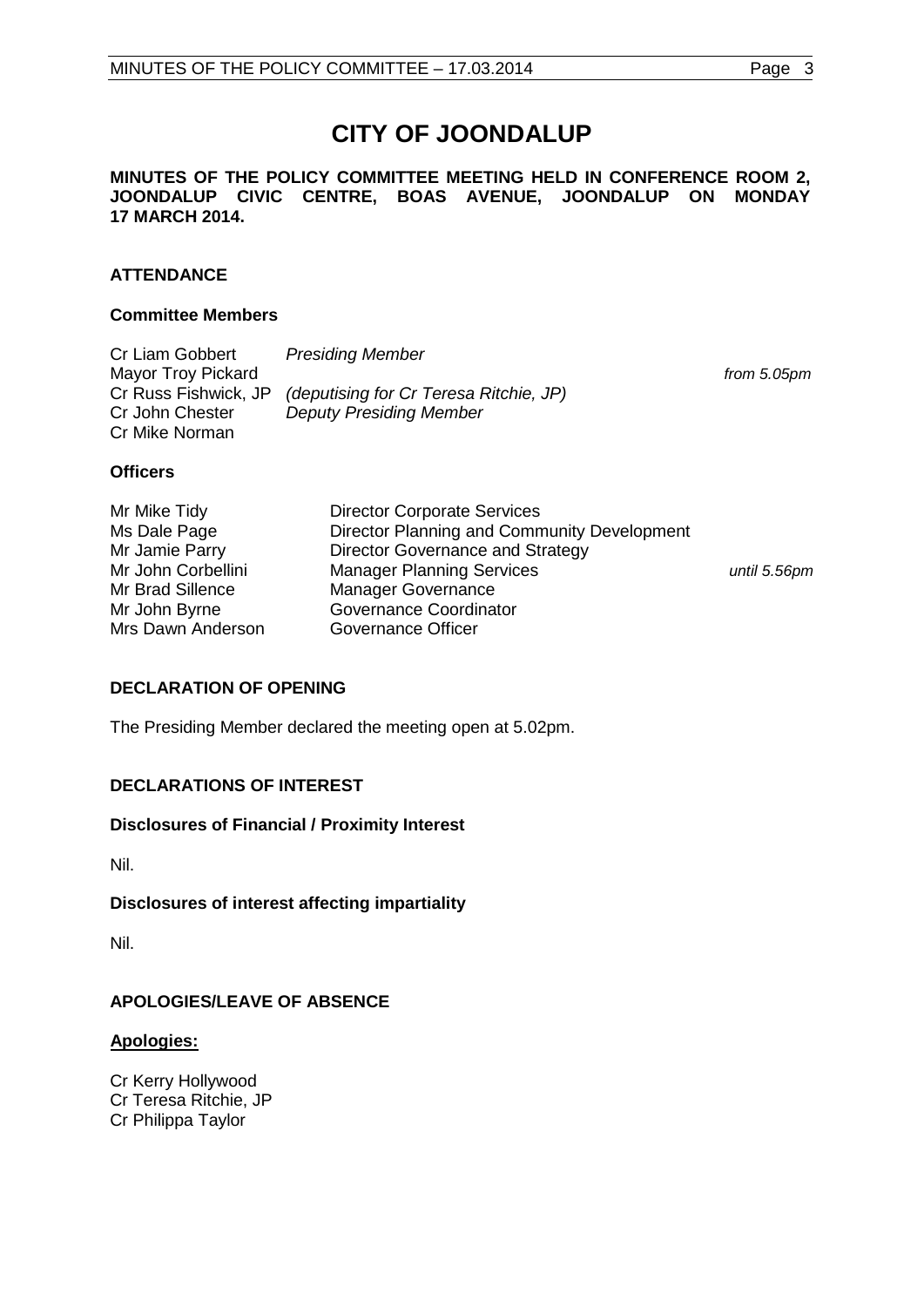#### **Leave of Absence Previously Approved:**

| <b>Cr Brian Corr</b>  |  |
|-----------------------|--|
| Cr Geoff Amphlett, JP |  |
| Cr Kerry Hollywood    |  |
| Cr Liam Gobbert       |  |
| Cr John Chester       |  |

27 March to 5 April 2014 inclusive; 16 April to 29 April 2014 inclusive; 16 April to 4 May 2014 inclusive; 16 April to 17 May 2014 inclusive; 1 May to 12 May 2014 inclusive.

#### <span id="page-3-0"></span>**CONFIRMATION OF MINUTES**

### MINUTES OF THE POLICY COMMITTEE HELD ON 2 SEPTEMBER 2013

**MOVED Cr Chester, SECONDED Cr Norman that the minutes of the meeting of the Policy Committee held on 2 September 2013 be confirmed as a true and correct record.**

#### **The Motion was Put and CARRIED (4/0) CARRIED (4/0)**

**In favour of the Motion:** Crs Gobbert, Chester, Fishwick and Norman.

*Mayor Pickard arrived at the meeting at 5.05pm.*

#### MINUTES OF THE SPECIAL POLICY COMMITTEE HELD ON 5 NOVEMBER 2013

**MOVED Cr Norman, SECONDED Cr Chester that the minutes of the special meeting of the Policy Committee held on 5 November 2013 be confirmed as a true and correct record.**

#### **The Motion was Put and CARRIED (5/0) CARRIED (5/0)**

**In favour of the Motion:** Cr Gobbert, Mayor Pickard, Crs Chester, Fishwick and Norman.

#### <span id="page-3-1"></span>**ANNOUNCEMENTS BY THE PRESIDING MEMBER WITHOUT DISCUSSION**

Nil.

#### <span id="page-3-2"></span>**IDENTIFICATION OF MATTERS FOR WHICH THE MEETING MAY BE CLOSED TO THE PUBLIC**

In accordance with Clause 5.2 of the City's *Meeting Procedures Local Law 2013*, this meeting was not open to the public.

#### <span id="page-3-3"></span>**PETITIONS AND DEPUTATIONS**

<span id="page-3-4"></span>Nil.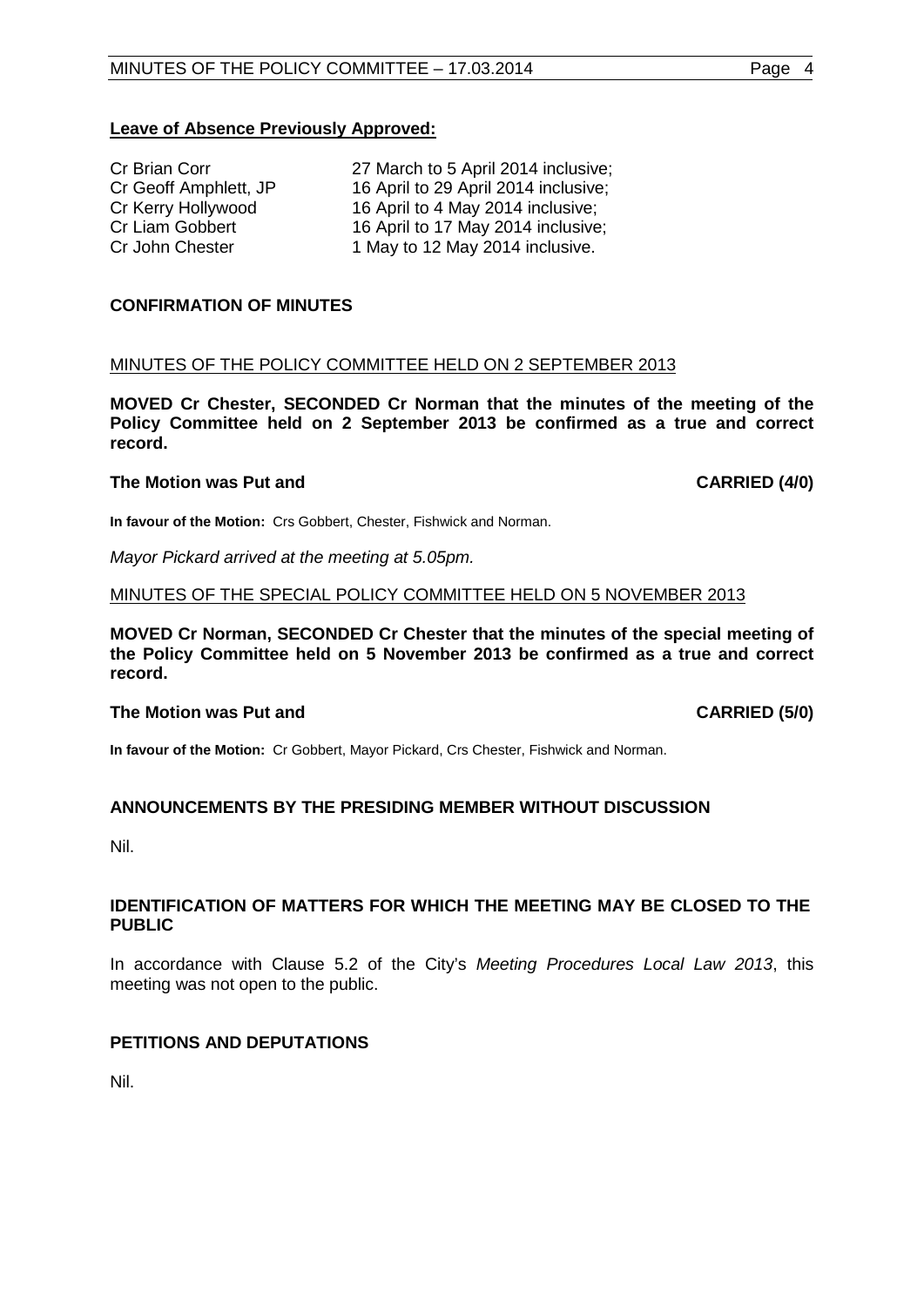# <span id="page-4-0"></span>**ITEM 1 ADOPTION OF MEETING DATES FOR 2014 - POLICY COMMITTEE**

| <b>WARD</b>                           | All                                                                                                                                                                                              |
|---------------------------------------|--------------------------------------------------------------------------------------------------------------------------------------------------------------------------------------------------|
| <b>RESPONSIBLE</b><br><b>DIRECTOR</b> | Mr Jamie Parry<br>Governance and Strategy                                                                                                                                                        |
| <b>FILE NUMBER</b>                    | 103963, 101515                                                                                                                                                                                   |
| <b>ATTACHMENT</b>                     | Nil.                                                                                                                                                                                             |
| <b>AUTHORITY / DISCRETION</b>         | Executive - The substantial direction setting and oversight<br>role of Council, such as adopting plans and reports,<br>accepting tenders, directing operations, setting and<br>amending budgets. |

### **PURPOSE**

For the Policy Committee to consider the proposed schedule of committee meeting dates for 2014.

#### **EXECUTIVE SUMMARY**

In order to assist with forward planning for all Elected Members, management and staff, a schedule of meeting dates has been prepared for the Policy Committee, ensuring synergy between meeting dates and the flow of information and decision-making.

*It is recommended that the Policy Committee ADOPTS the proposed meeting dates and times for the Policy Committee of the City of Joondalup to be held at the Joondalup Civic Centre, Boas Avenue, Joondalup.*

#### **BACKGROUND**

The Policy Committee was established at the Ordinary Council Meeting held on 26 April 2005 (CJ064 - 04/05 refers). The purpose of the committee is to:

- 1 Make recommendations to Council on the development and review of Council and City policies to identify the direction of Council.
- 2 Initiate and request the formulation and drafting of both Council and City policies.
- 3 Devise and oversee the method of development (level and manner of community consultation) for the development of Council and City policies.
- 4 Review the Council Policy Framework in order to ensure compliance with the provisions of the *Local Government Act 1995*.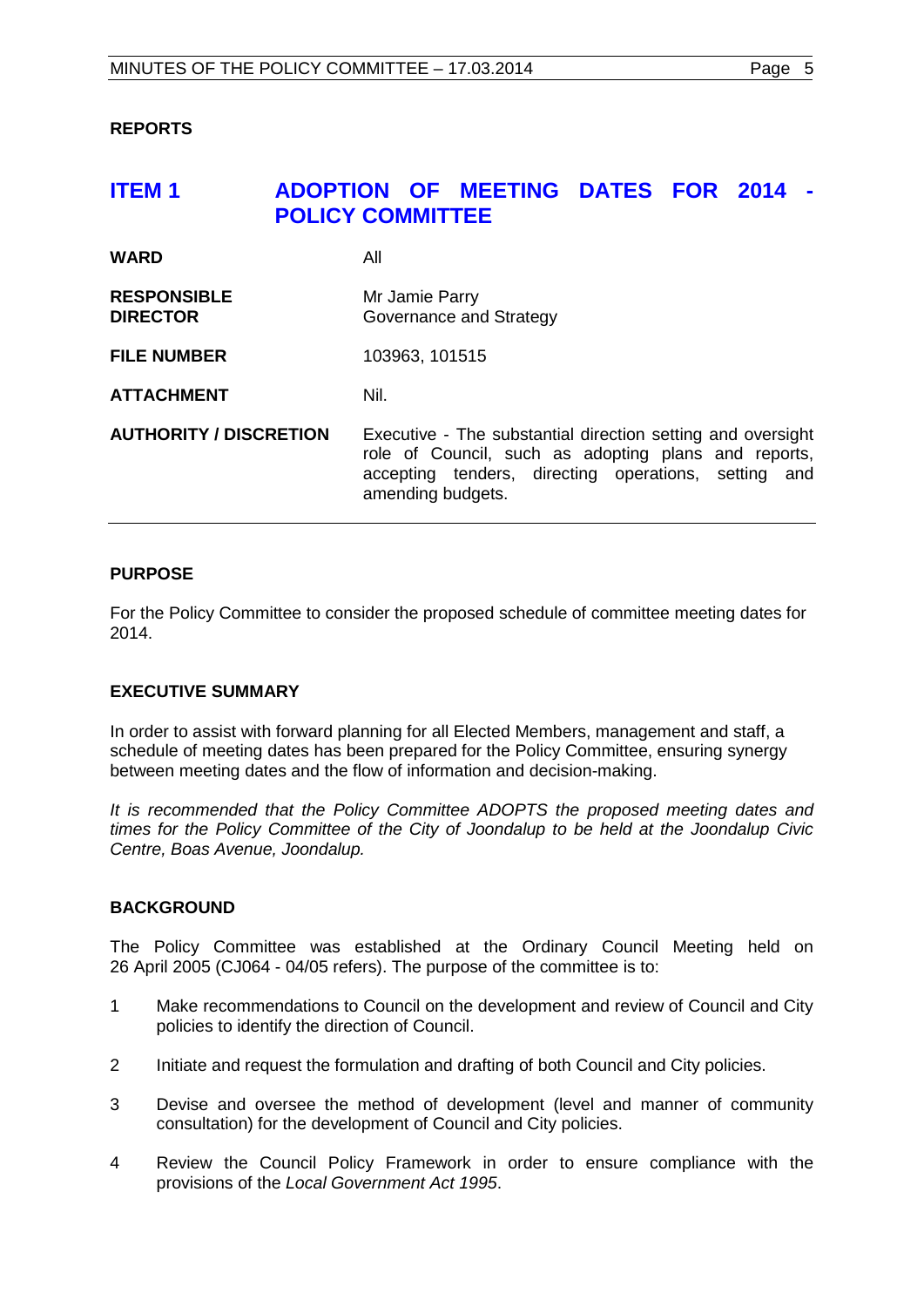At its meeting held on 19 November 2013 (CJ208-11/13 refers) Council adopted the meeting dates for its Strategy and Briefing sessions, and ordinary Council meetings.

The schedule of Council meeting dates was based on the format used for the last five years; a monthly meeting format with Strategy Sessions held on the first Tuesday of each month; Briefing Sessions held on the second Tuesday and Council meetings on the third Tuesday.

This enables committee meetings to be scheduled on the Monday, Tuesday or Wednesday of weeks one, two and three so as to minimise potential conflicts with other Council activities and provide a 'meeting-free' week in the fourth week of each month.

# **DETAILS**

The proposed meeting dates have been determined to align with the existing Council meeting structure, and enable adequate consideration and consultation where necessary on policy issues between meetings.

#### **Issues and options considered**

The Policy Committee can either:

- adopt the meeting dates as proposed in this report or
- amend the meeting dates.

### **Legislation / Strategic Community Plan / policy implications**

| Legislation | Local Government Act 1995.<br>Local Government (Administration) Regulations 1996.<br>Meeting Procedures Local Law 2013. |
|-------------|-------------------------------------------------------------------------------------------------------------------------|
|             |                                                                                                                         |

#### **Strategic Community Plan**

| <b>Key theme</b>            | Governance and Leadership. |
|-----------------------------|----------------------------|
| <b>Objective</b>            | Corporate capacity.        |
| <b>Strategic initiative</b> | Not applicable.            |
| <b>Policy</b>               | Not applicable.            |

#### **Risk management considerations**

Should forward planning of committee meetings not be identified, then there is a risk for meetings to be held on an ad-hoc basis; lacking coordination with other key meetings and corporate planning processes.

#### **Financial/budget implications**

Not applicable.

#### **Regional significance**

Not applicable.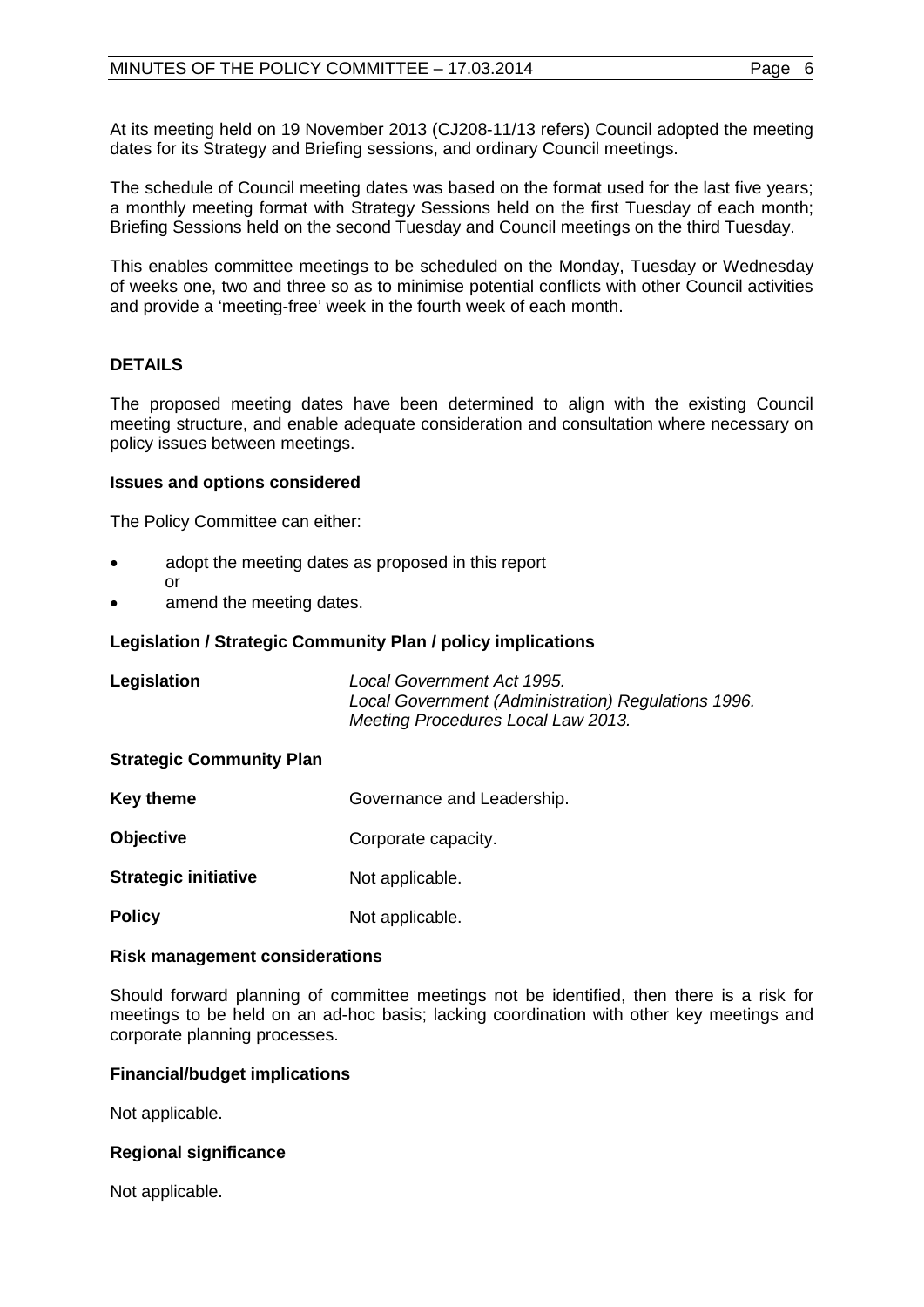#### **Sustainability implications**

Not applicable.

#### **Consultation**

Not applicable.

#### **COMMENT**

The dates proposed are intended to provide Council, committee members and staff with an indicative meeting timeline for the Policy Committee. This will assist in ensuring adequate consultation and review of policies are undertaken prior to reporting recommended outcomes to the committee and Council.

#### **VOTING REQUIREMENTS**

Simple Majority.

#### **OFFICER'S RECOMMENDATION**

That the Policy Committee ADOPTS the following meeting dates and times for the Policy Committee of the City of Joondalup to be held at the Joondalup Civic Centre, Boas Avenue, Joondalup:

| <b>Policy Committee meetings</b>  |
|-----------------------------------|
| to be held in Conference Room 2   |
| 6.00pm on Monday, 30 June 2014    |
| 6.00pm on Monday, 3 November 2014 |

**MOVED Cr Norman, SECONDED Cr Chester that the Policy Committee adopts the following meeting dates and times for the Policy Committee of the City of Joondalup to be held at the Joondalup Civic Centre, Boas Avenue, Joondalup:**

| <b>Policy Committee meetings</b>    |
|-------------------------------------|
| to be held in Conference Room 2     |
| 6.00pm on Monday, 30 June 2014      |
| 6.00pm on Monday, 15 September 2014 |
| 6.00pm on Monday, 3 November 2014   |

**AMENDMENT MOVED Mayor Pickard, SECONDED Cr Norman that the date "3 November 2014" be substituted with "1 December 2014".**

#### The Amendment was Put and **CARRIED** (5/0)

**In favour of the Amendment:** Cr Gobbert, Mayor Pickard, Crs Chester, Fishwick and Norman.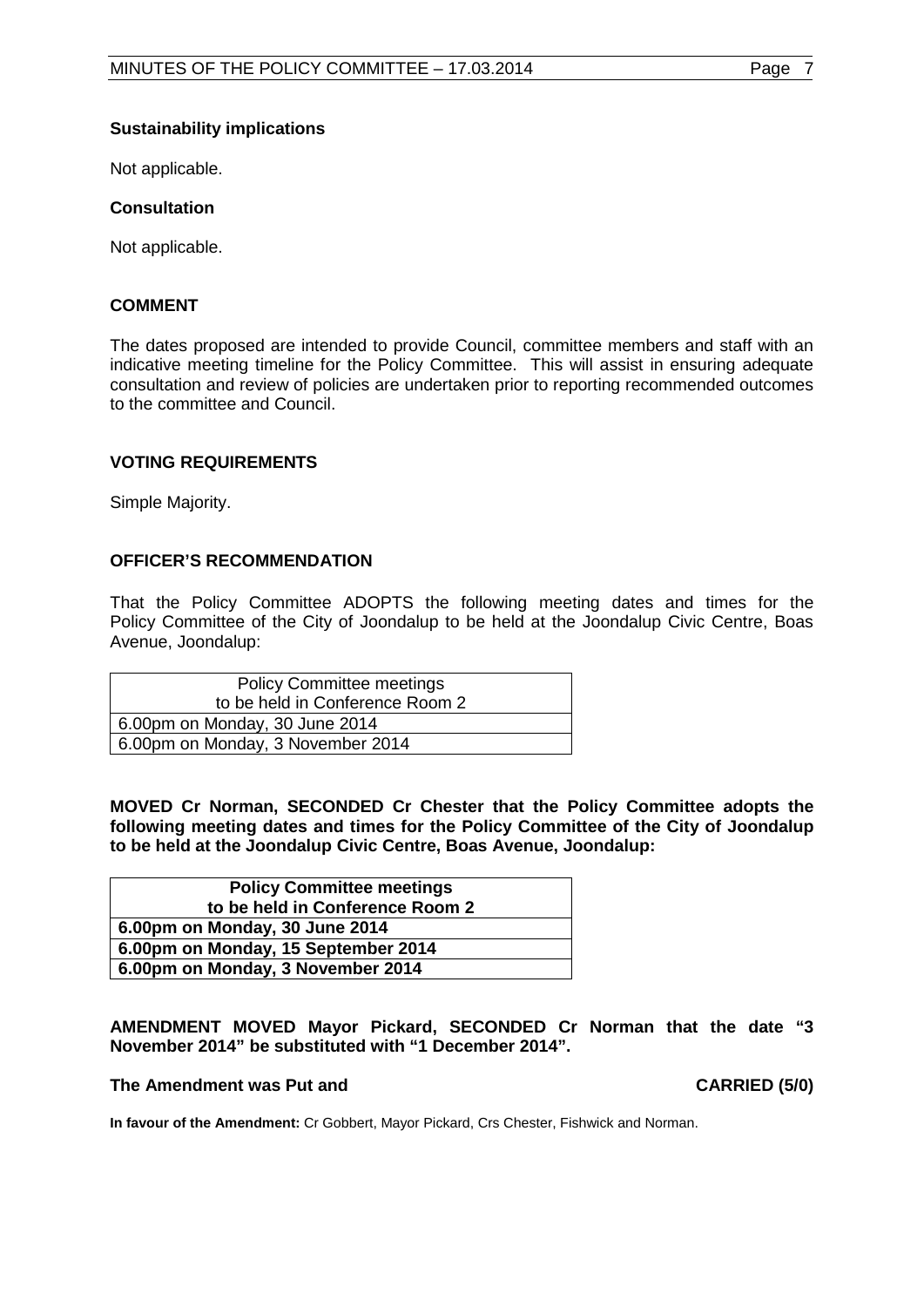**The original Motion, as amended, being:** 

**That the Policy Committee adopts the following meeting dates and times for the Policy Committee of the City of Joondalup to be held at the Joondalup Civic Centre, Boas Avenue, Joondalup:**

| <b>Policy Committee meetings</b>    |
|-------------------------------------|
| to be held in Conference Room 2     |
| 6.00pm on Monday, 30 June 2014      |
| 6.00pm on Monday, 15 September 2014 |
| 6.00pm on Monday, 1 December 2014   |

**was Put and CARRIED (5/0)** 

**In favour of the Motion:** Cr Gobbert, Mayor Pickard, Crs Chester, Fishwick and Norman.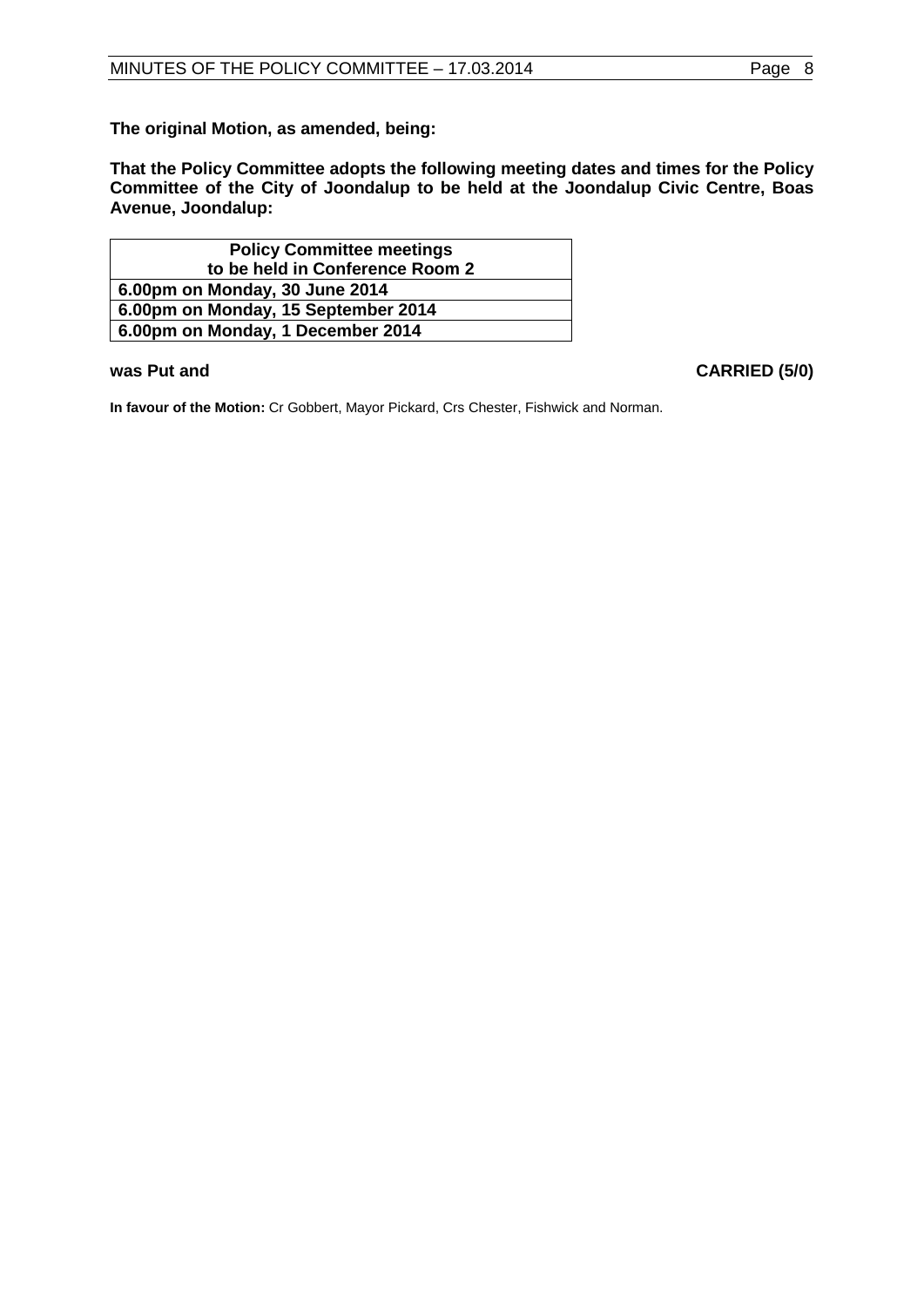# <span id="page-8-0"></span>**ITEM 2 HOME BUSINESS POLICY - REVIEW**

| <b>WARD</b>                           | All                                                                                  |                                                                                                      |
|---------------------------------------|--------------------------------------------------------------------------------------|------------------------------------------------------------------------------------------------------|
| <b>RESPONSIBLE</b><br><b>DIRECTOR</b> | Ms Dale Page<br><b>Planning and Community Development</b>                            |                                                                                                      |
| <b>FILE NUMBER</b>                    | 03170, 101515                                                                        |                                                                                                      |
| <b>ATTACHMENTS</b>                    | Attachment 1<br>Attachment 2                                                         | Draft Home Business Policy<br><b>Comparison of Local Government Home</b><br><b>Business Policies</b> |
| <b>AUTHORITY / DISCRETION</b>         | Legislative - includes the adoption of local laws, planning<br>schemes and policies. |                                                                                                      |

#### **PURPOSE**

For Council to consider advertising proposed amendments to the *Home Business Policy* for public comment.

#### **EXECUTIVE SUMMARY**

A review of the *Home Business Policy* was undertaken in early 2013. The review indicated that improvements to the policy could be made with regard to textual and formatting changes and identified the possibility of extending the home business operating hours currently permitted to allow for greater flexibility.

The Policy Committee has previously considered the outcomes of the policy review at its meetings held on 11 March 2013 and 2 September 2013, where it was resolved on both occasions to defer the item to allow for a further review of various items within the policy.

Those items have been reviewed and further amendments to the *Home Business Policy* are now proposed. These include additional provisions pertaining to customer and employee parking, hours of operation and the location of 'home business – category 3' land uses.

The car parking requirements have been clarified to ensure the maximum number of customers and employees permitted in association with the home business are provided onsite. As verge parking is controlled by the City's *Parking Local Law 2013*, it is not proposed to prohibit this through planning approvals. Rather, home business operators are required to make and maintain all on-site customer and employee car parking bays available for customers and employees during their approved operating hours and discourage verge parking during this time.

The general operating hours set out in the policy are proposed to be from 9.00am until 6.00pm on week days and 9.00am until 5.00pm on Saturdays, with the ability to further increase or restrict these through conditions of development approval, depending on the potential impact a proposal may have on the amenity of the surrounding area.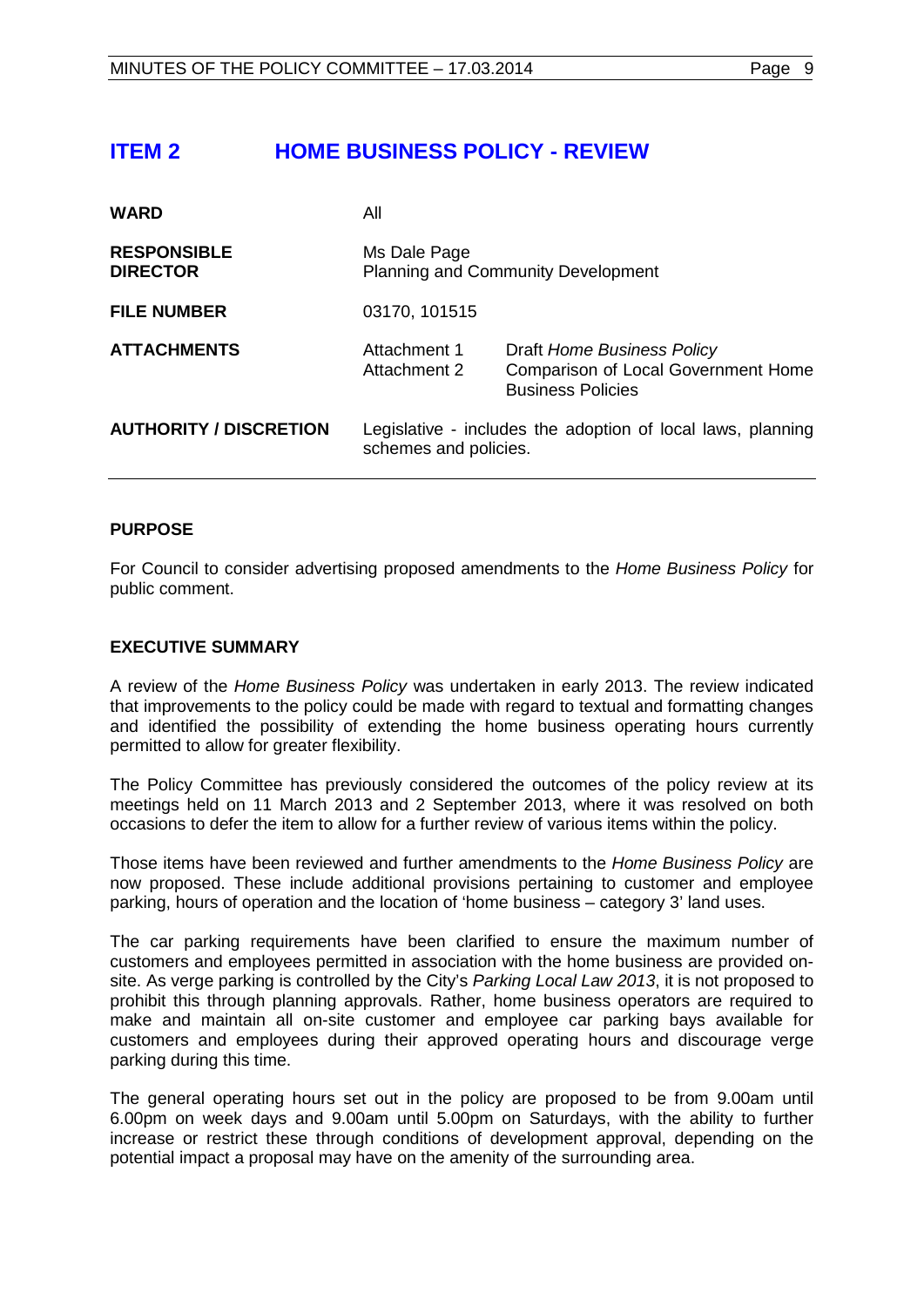The location of 'home business category 3' land uses is proposed to be determined on a case by case basis, with a requirement included in the policy stating that applications for such land uses must demonstrate that the proposal will not have an undue impact on surrounding uses.

The *Home Business Policy* covers the whole of the City of Joondalup and it is considered that the draft amended policy will provide clearer guidelines for those wishing to operate a business from their place of residence while at the same time further protecting the amenity of residential areas. It is recommended that the draft amended policy be advertised for a period of 21 days.

# **BACKGROUND**

The *Home Business Policy* applies to the whole of the City of Joondalup and ensures that residential areas remain primarily a place to live while recognising that working from home is an expanding area of employment.

The policy was last updated by Council at its meeting held on 1 November 2005 (CJ238-11/05 refers) and has generally been working well since that time. The policy provides guidance on the requirements for home business applications for each category as defined within the City's *District Planning Scheme No. 2* (DPS2). In addition the policy identifies elements which are taken into consideration during the assessment process to ensure that the amenity of residential neighbourhoods is maintained.

The City has undertaken a review of the existing Policy Manual. As part of this review, it was noted that the existing *Home Business Policy* was required to be amended in line with recent policy updates in respect to formatting and textual changes. As a result, the Policy Committee, at its meeting held on 11 March 2013, considered a review of the existing *Home Business Policy*. That review indicated that improvements to the policy could be made through textual and formatting changes and recommended incorporating the change in operating area for 'home business category 1,' from 20m² to 30m², as proposed as a part of the Omnibus Scheme Amendment No. 65, and extending the hours of operation permitted for home businesses from until 5.00pm weekdays as is currently permitted, until 6.00pm to allow for greater flexibility.

The item was deferred to allow the City to review the following:

- 1 Maximum and type of employees permitted under the home business categories.<br>2 Maximum number of vehicles permitted for employees and customers under
- Maximum number of vehicles permitted for employees and customers under the home business categories.
- 3 Reduction of hours of operation for category 2 and 3 home businesses.
- 4 Placement of signage for home businesses.
- 5 Occupancy area for category 1 home businesses.

The above items were reviewed in conjunction with the state government's *Model Scheme Text*, the City of Joondalup draft *Local Planning Strategy* and with due regard to other Local Government local planning policies and schemes. The amended policy was then presented to the Policy Committee meeting held on 2 September 2013 and included the following:

- Modification to the design and the number of car bays required for home businesses in line with changes to the *Residential Design Codes of Western Australia* gazetted on 2 August 2013.
- A limit on the placement of signage for a home business, being to the front facade of the dwelling only.
- Removal of the need for 'Home Business Category 2' to apply for annual renewals where no complaints or changes to the business are made within that period.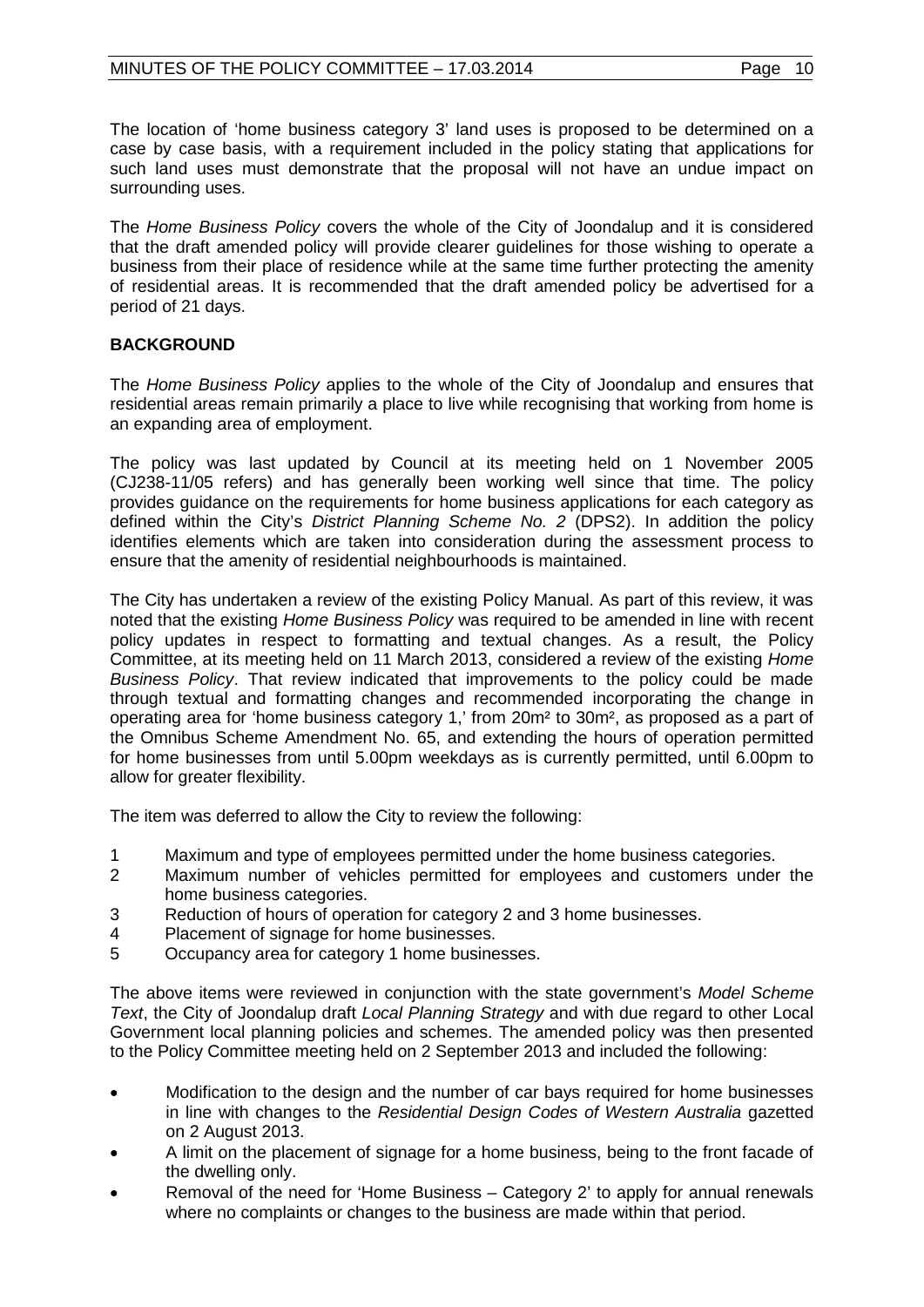The item was again deferred, this time to allow the City to review the following:

- 1 Number of applications which have been refused due to proposed operating hours<br>2 Reasons for the removal of safequards for Category 3 businesses
- 2 Reasons for the removal of safeguards for Category 3 businesses<br>3 Restriction of operating hours on a case by case basis or category
- 3 Restriction of operating hours on a case by case basis or category basis<br>4 Necessity or appropriateness of car parking provisions
- 4 Necessity or appropriateness of car parking provisions<br>5 Impact of the policy on the growth of small businesses
- Impact of the policy on the growth of small businesses within the City of Joondalup.

The above items have been investigated, with some further modifications to the policy proposed.

# **DETAILS**

The amendments to the *Home Business Policy* that have previously been presented to the Policy Committee are as follows:

- Text and format changes in line with the current policy manual review.
- Removal of commentary and irrelevant wording from policy.
- Reorganisation of the criteria applying to home businesses for ease of reading.
- Removal of references to other legislation.
- Inclusion of the definitions of 'amenity' and each category of home business in line with *District Planning Scheme No.2* (DPS2).
- Increase in the operating hours from 8.00am to 5.00pm to 8.00am to 6.00pm on weekdays.
- Placement of signage to be limited to the front facade of the dwelling only.
- Modifications to the design and number of bays required in line with the *Residential Design Codes of Western Australia* as gazetted on 2 August 2013.
- Inclusion of a provision allowing a 'home business  $-$  category 2' that has been operating for 12 months without any complaints being registered with the City, to be approved for a longer period of time.

These amendments are highlighted in red (additions) and strikethrough (deletions) within Attachment 1.

Further amendments to the Home Business policy are proposed as a result of a review of the issues raised at the Policy Committee meeting held on 2 September 2013 as follows:

- Provisions relating to the location of 'home business category 3' land uses.
- Requirement for the maximum necessary amount of car parking associated with the home business to be provided on-site with all bays to be made available and maintained for parking of customers and employees during the operating hours of the home business, with verge parking discouraged.
- Generally limiting operating hours from 8.00am to 5.00pm to 8.00am to 6.00pm Monday-Friday although allowing flexibility to increase or restrict further operating hours on a case by case basis.

These proposed amendments are highlighted in yellow within Attachment 1.

A set of tables, one for each home business category, is included as Attachment 2 and compares the items previously raised by the Policy Committee between various local governments as well as the *Model Scheme Text.*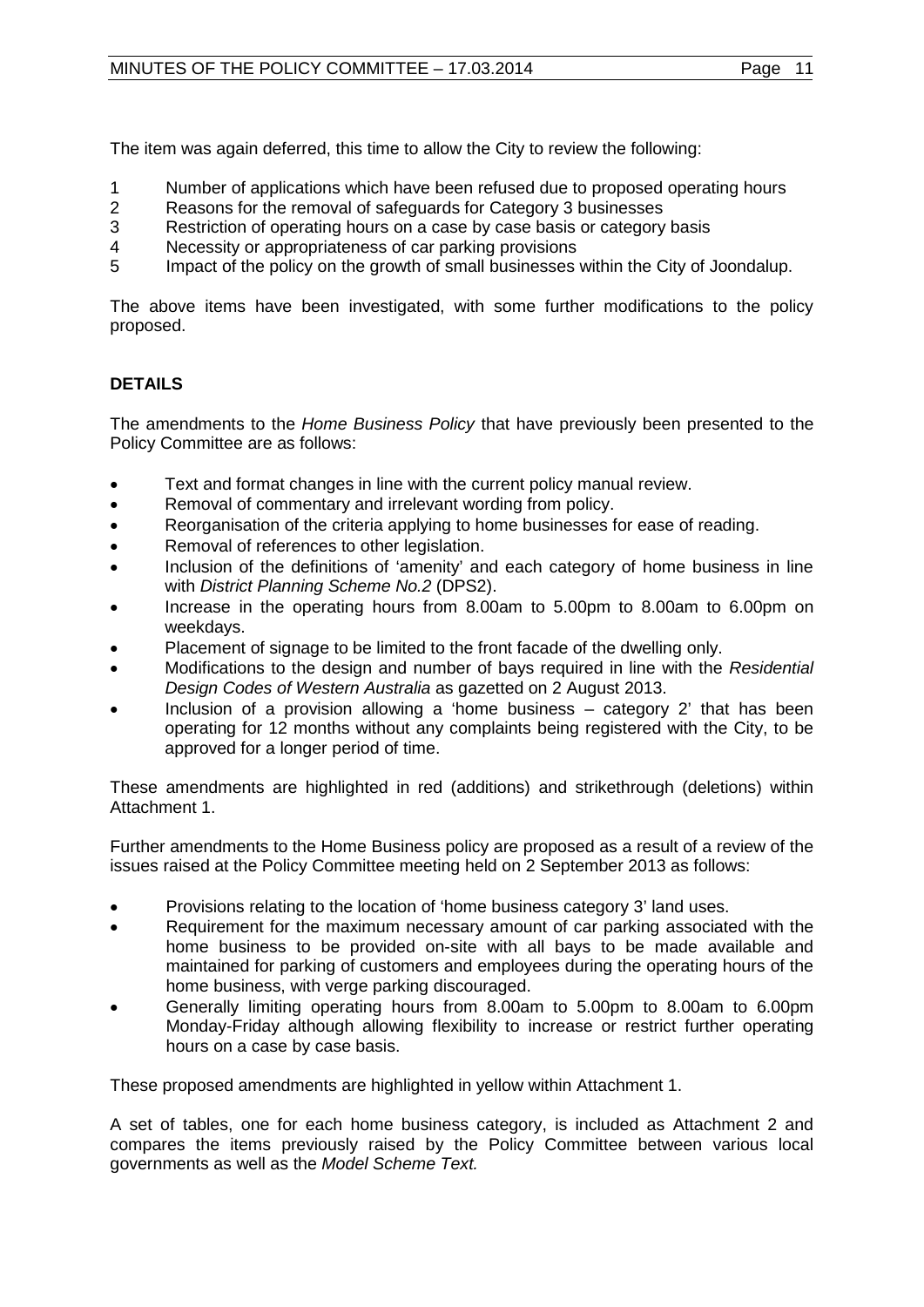#### **Issues and options considered**

Council has the option to:

- advertise the amended policy for public comment
- advertise the amended policy for public comment with further amendments or
- not support the advertising of the amended policy for public comment.

#### **Legislation / Strategic Community Plan / policy implications**

**Legislation** *City of Joondalup District Planning Scheme No. 2.*

Clause 8.11 of DPS2 enables Council to prepare, amend and add to local planning policies that relate to any planning and development matter within the Scheme area.

If Council decides to adopt a draft amended policy, Council shall advertise the draft amended policy for not less than 21 days and publish a notice in a local newspaper circulating within the scheme area once a week for two consecutive weeks.

Following advertising Council is required to review the draft amended policy in light of any submissions received and resolve to finally adopt the draft amended policy with or without modifications or not to proceed with the draft amended policy.

#### **Strategic Community Plan**

| Key theme                   | <b>Quality Urban Environment.</b>                                                                    |
|-----------------------------|------------------------------------------------------------------------------------------------------|
| <b>Objective</b>            | Quality built outcomes.                                                                              |
| <b>Strategic initiative</b> | Buildings and landscaping is suitable for the immediate<br>environment and reflect community values. |
| <b>Policy</b>               | Home Business Policy.                                                                                |

#### **Risk management considerations**

Should the policy remain unchanged it is considered that there will be minimal risk given that the majority of amendments sought relate to improving wording and formatting of the policy.

#### **Financial/budget implications**

The costs associated with advertising the amended policy in the local newspaper and notice of any final adoption of the amended policy, will be approximately \$810.

#### **Regional significance**

Not applicable.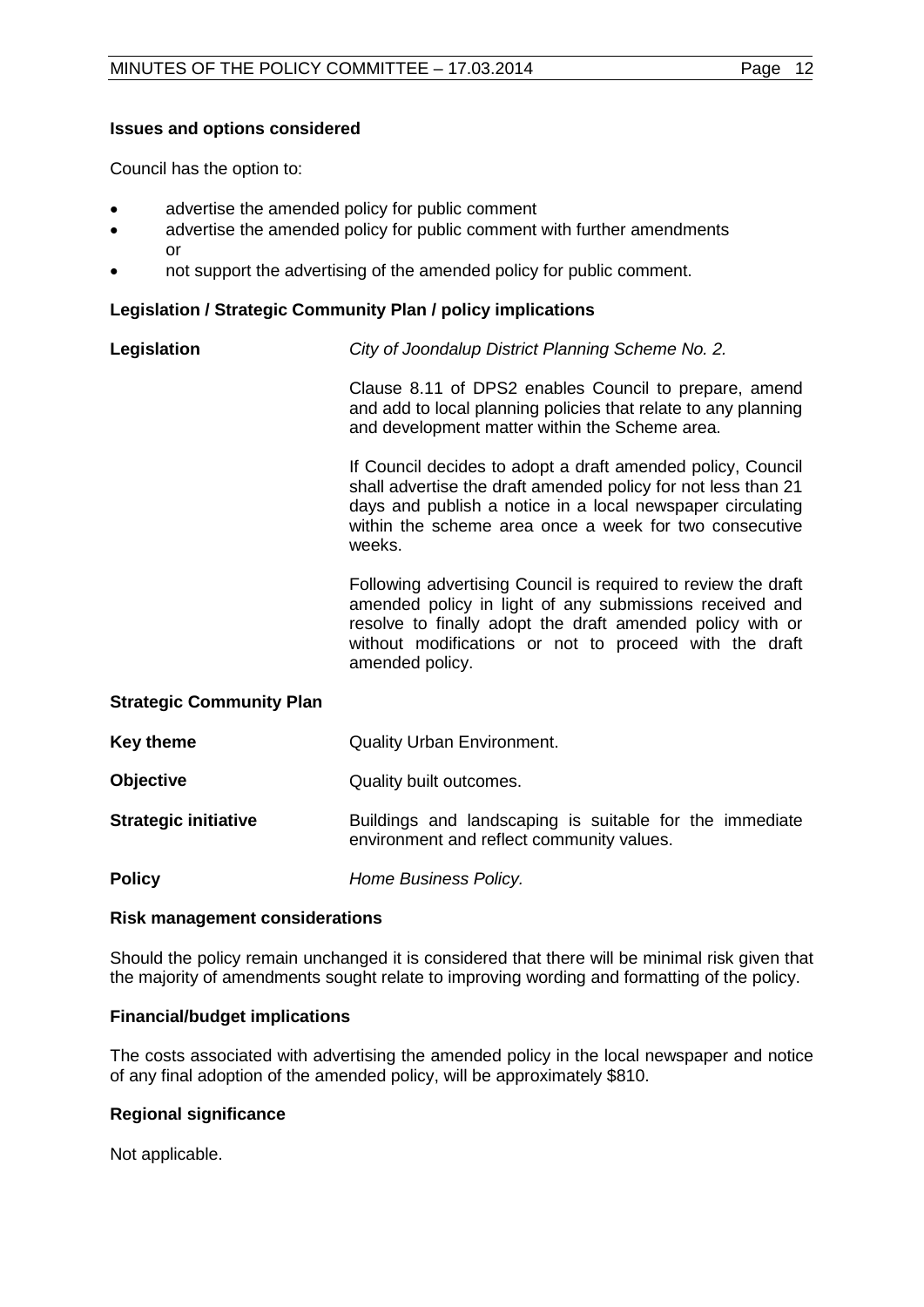#### **Sustainability implications**

Not applicable.

#### **Consultation**

Clause 8.11 of DPS2 requires a new policy or amendment to a policy to be advertised for public comment for a period of 21 days. The proposed amendment would be advertised as follows:

- A notice will be published once a week for two consecutive weeks in the local newspaper.
- A notice and documents will be placed on the City's website.

#### **COMMENT**

Each of the items the Policy Committee requested the City to review at its meeting held on 2 September 2013 are discussed below.

#### The number of applications refused for home businesses due to proposed operating hours

The City's records identify that from 1999 to the present, a total of 34 home business applications have been refused. Of those, five applications were refused where the proposal included extended trading hours, with three of those specifically making reference to the operating hours and the potential adverse impact on the amenity of the residential locality.

Home business applications are required to be considered on a case by case basis. Applications that propose operating hours outside of those prescribed by the current policy should still be considered on their merits against the objectives of the policy and relevant scheme zone. If a proposal meets these objectives and it is demonstrated that it will not significantly impact on the amenity of the surrounding area, the City should approve the proposal. It is not considered that extending the operating hours prescribed in the policy until 6.00pm on week days will have a significant impact on the amenity of residential areas, particularly considering all applications are considered on case by case basis.

It is proposed that the policy be amended to clarify the requirement for each application to be assessed on its merits. The policy has been modified to state that operating hours of all home business applications are to be *generally* limited to hours of operation between 8.00am to 6.00pm Monday-Friday.

Further clarification is provided within the policy that the hours and days of operation may, through conditions of development approval, be increased where no issues are identified, or reduced where necessary to protect the amenity of the surrounding area. The latter will effectively render the hours of operation less flexible and more stringent for those applications where it is not easily demonstrated that neighbourhood amenity will be maintained.

While the amended policy is flexible in increasing or restricting operating hours on a case by case basis, providing general hours of operation offers applicants and nearby residents certainty in the likely restrictions that may apply. It was also considered whether applications could be restricted on a category basis, particularly in regard to those that fall within a category 3, however, it was found that the majority of category 3 applications approved were for office type uses. Placing further operating hours restrictions on these types of land uses would be unlikely to achieve any significant beneficial outcome and it is considered more appropriate to assess applications on a case by case basis.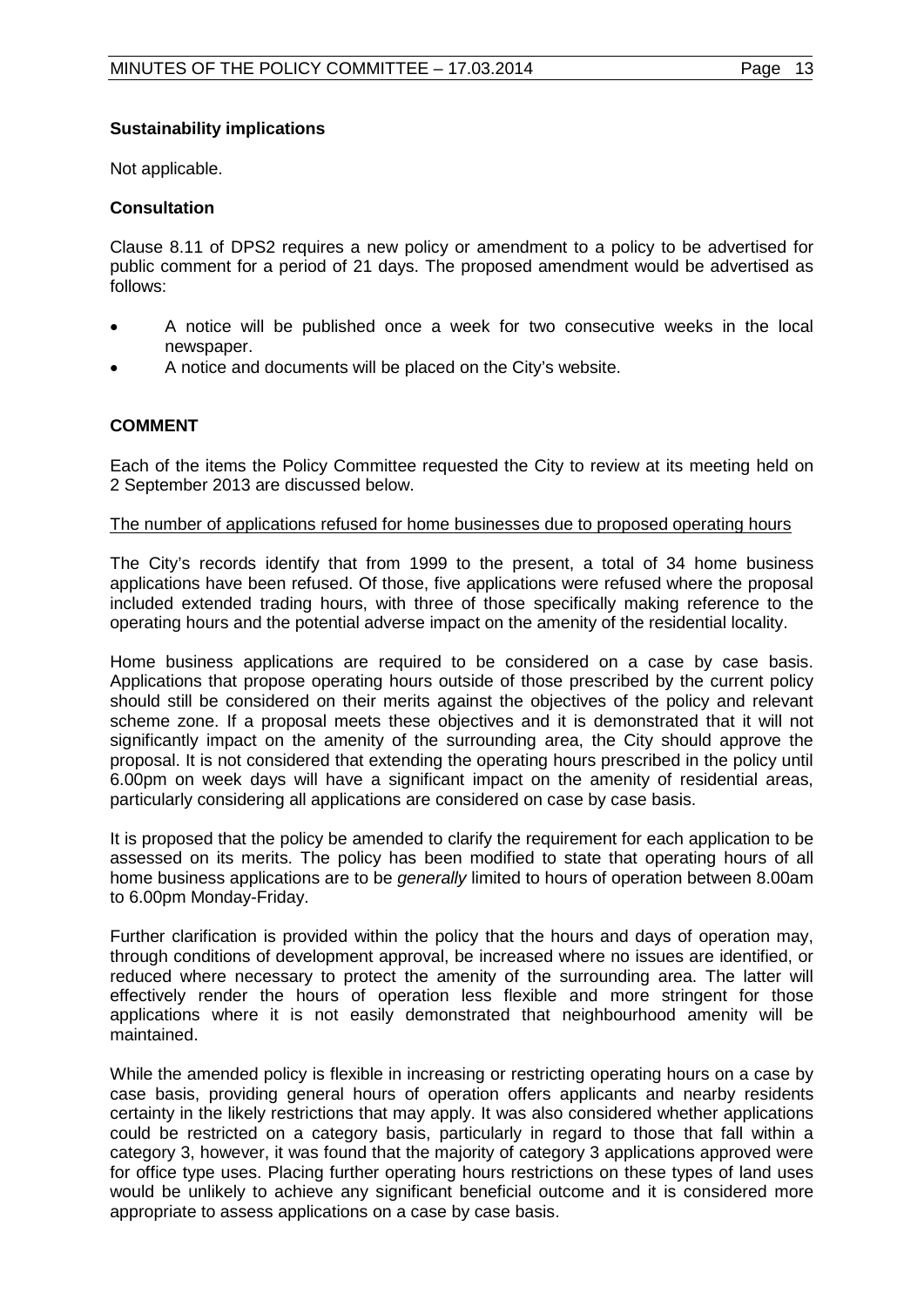### The reasons for removal of Category 3 safeguards

In order to simplify the policy for ease of reading, modifications were made to the Category 3 requirements contained within the policy. It was considered appropriate to remove those items that were unenforceable, covered elsewhere within the policy or covered under separate legislation as follows:

#### *Location of Home Business Category 3*

The existing policy states that where a 'Home Business – Category 3' is proposed to be located in either a 'Residential' zone or 'Special Residential' zone, the preferred location is where it abuts or is directly opposite one of the commercial centres listed within the *City of Joondalup Centres Strategy.* The wording of this provision was not considered to provide adequate certainty for applicants or the community in circumstances where a 'home business category 3' was proposed to be located away from a commercial centre. In order to maintain the safeguards relating to the location of 'home business category 3' land uses, it is proposed to required all 'home business category 3' land uses to be located adjoining or directly opposite a commercial centre, unless the applicant can demonstrate that the proposal will not have an undue impact on the amenity of the surrounding area as a result of noise, traffic, parking, pollution, people and advertising.

#### *A landscaping plan including landscaping buffers*

A landscaping plan is not considered necessary for a 'home business category 3' as it is considered that landscaping is generally not an adequate means of alleviating amenity concerns. It is considered that a proposal should be able to demonstrate compliance with the requirements of both DPS2 and the *Home Business Policy*, without relying on landscaping, as this would likely indicate that the proposed business is not of a scale that is appropriate in a residential area.

#### *A diagram of proposed signage to be included as part of the Management Plan*

The current policy requires a diagram of signage to be in a management plan for the proposed home business. Signage for category 2 and 3 home business is limited to 0.2m² in line with the provisions contained within DPS2. The policy is proposed to be amended to remove the need for a diagram of proposed signage to be provided and instead limit the placement of such signage to the front facade of the dwelling only, so as to be inconspicuous and ensure that the residential character and amenity of the area is retained. As these proposed signage provisions are highly prescriptive, and the planning application itself would need to include the details and location of any proposed signage, it was not necessary to include a requirement for a diagram of signage to be included in the home business management plan.

#### *Compliance with all other relevant State and Commonwealth legislation and regulations*

Policies and schemes are unable to amend or enforce the provisions of legislation that is beyond the scope of planning requirements. While the City endeavours to refer applications to internal and external authorities for comment where applicable, it is not the City's responsibility to identify all relevant legislation in the assessment of such applications. Therefore, it is considered appropriate to delete this provision from the policy.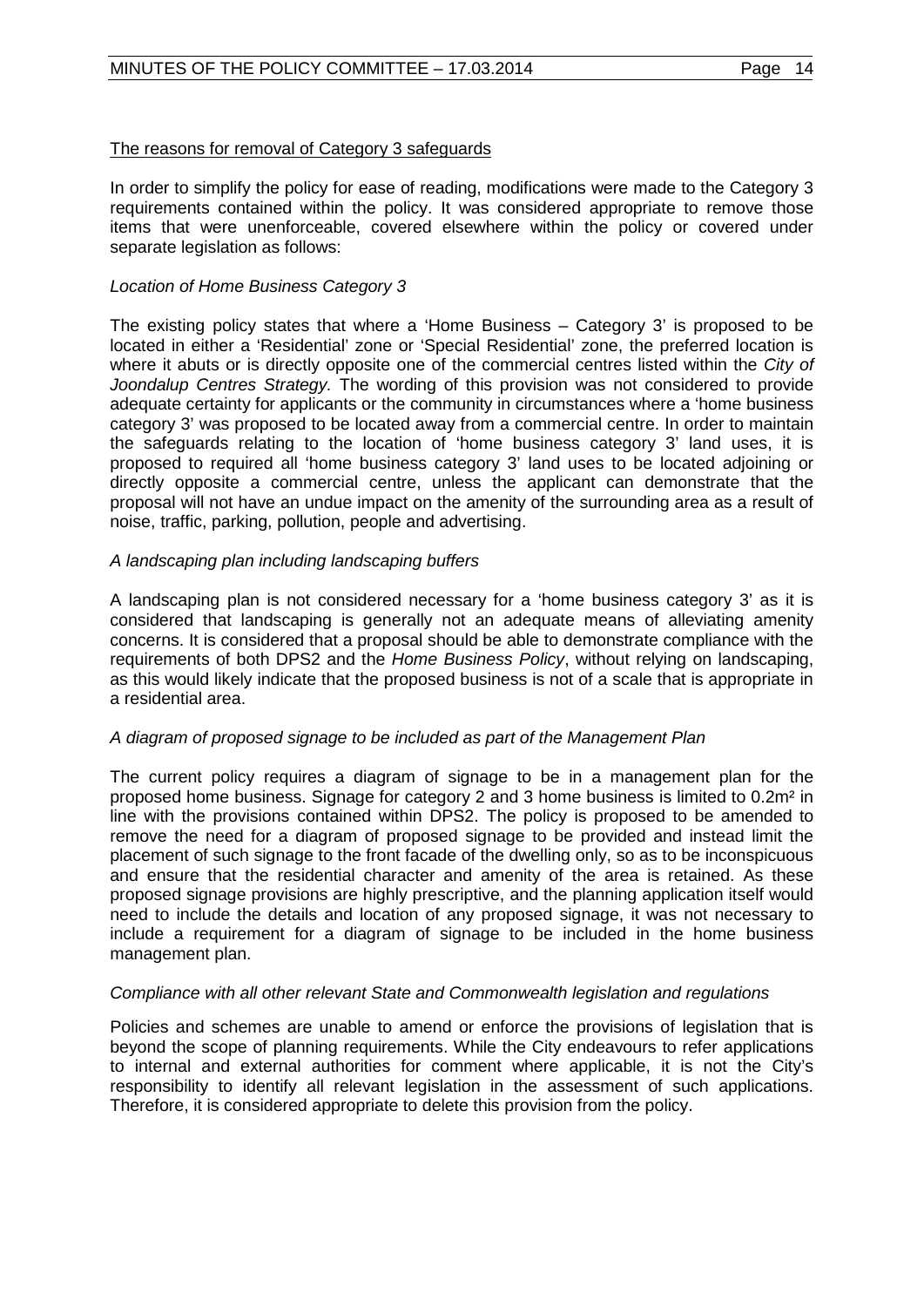#### The necessity or appropriateness of car parking provisions

DPS2 sets broad standards around parking for each home business category as follows:

'home business – category 1'

"*will not result in the requirement for a greater number of parking facilities than normally reserved for a single dwelling, and will not result in any increase in the amount of vehicular traffic in the vicinity*; does not entail the presence, parking and garaging of a vehicle of more than 1.5 tonnes tare weight"

'home business – category 2'

"*will not result in the requirement for a greater number of parking facilities than normally reserved for a single dwelling, and will not result in a substantial increase in the amount of vehicular traffic in the vicinity;* and does not entail the presence, parking and garaging of a vehicle of more than 3.5 tonnes tare weight"

'home business – category 3'

"*will not result in the requirement for a greater number of parking facilities than those provided on the site so as to cause an unacceptable inconvenience for adjoining*  residents and road users; will not result in a substantial increase in the amount of *vehicular traffic in the vicinity; and does not entail the presence, parking and garaging of a vehicle of more than 3.5 tonnes tare weight*"

The City's current policy provides further parameters around car parking by specifically requiring car bays for the residents of the dwelling, plus one bay per customer and one bay per non resident employee (if any). This requirement has been modified in the amended policy to reflect that the on-site car parking bays for residents must be provided in accordance with the *Residential Design Codes of Western Australia* (R-Codes). It is noted that the R-Codes no longer require two bays per dwelling for those dwellings located within 800metres of a train station on a high frequency rail route or within 250metres of a high frequency bus route. In these instances, only one car bay per dwelling is required.

The car parking requirements have been clarified to ensure the maximum number of customers and employees permitted in association with the home business are provided onsite. As verge parking is controlled by the City's *Parking Local Law 2013*, it is not proposed to prohibit this through planning approvals. Rather, home business operators are required to make and maintain all on-site customer and employee car parking bays available for customers and employees during their approved operating hours and discourage verge parking during this time. The provisions will ensure adequate parking is provided for home businesses to ensure that amenity impacts on adjoining residential properties are minimised.

#### The impact of the policy on the growth of small businesses within the City of Joondalup

Figures taken from the 2012 Australian Bureau of Statistics Census indicate that 2.5% of the City's population undertake or are employed within a home based business. This figure is similar to that found within the City of Wanneroo where no Home Business policy is in place. It therefore appears that the City's *Home Business Policy* is not necessarily restricting the number of home businesses operating. In addition, there is no data to suggest that the policy is restricting the growth of small businesses within the City.

Initial figures also indicate that the number of home business within the City of Joondalup (and City of Wanneroo) is substantially lower than the state average, demonstrating that the City has fewer home based businesses in operation than other regions within the state.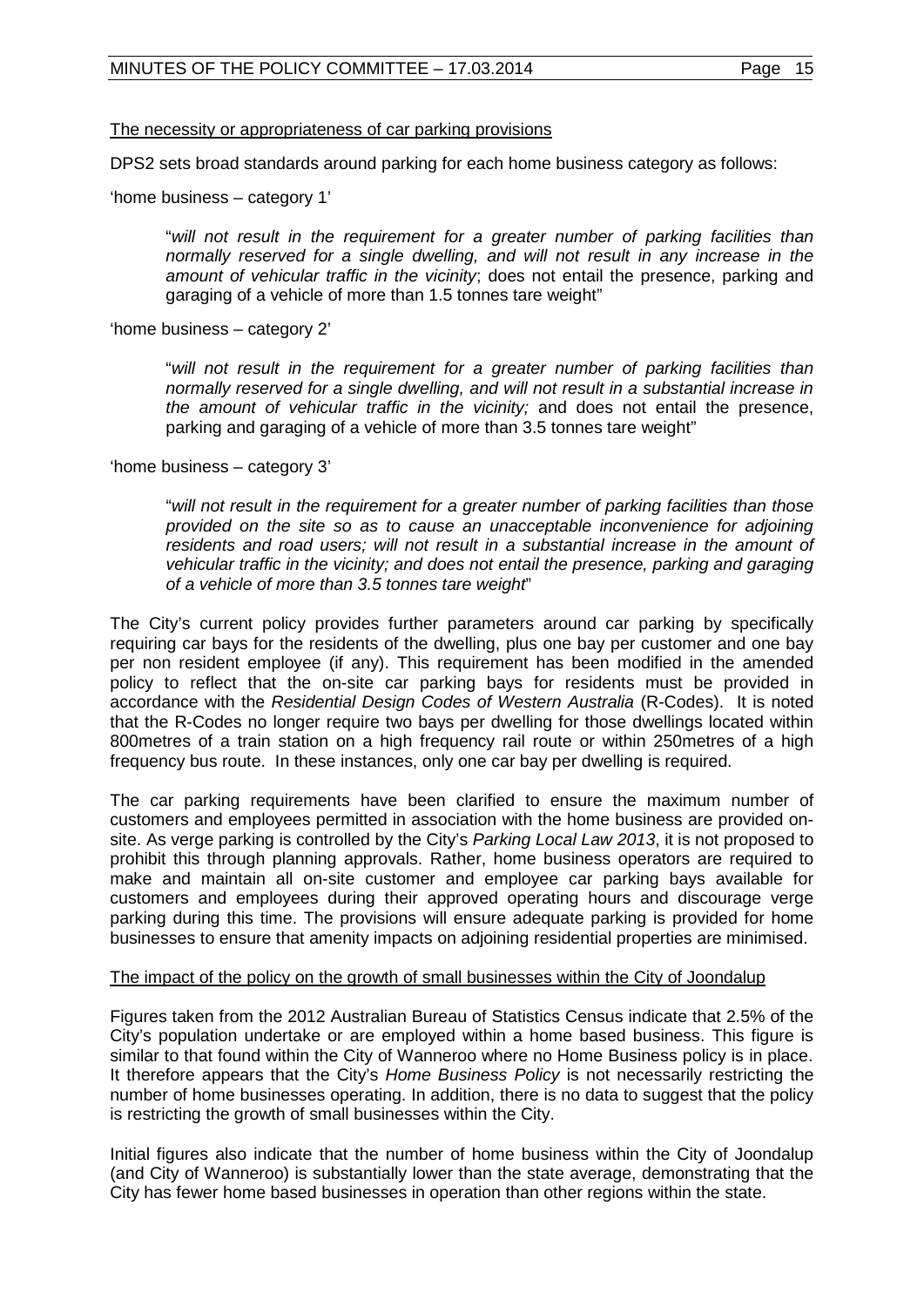#### **Conclusion**

In response to the Policy Committee's request from the meeting held on 2 September 2013, the following additional amendments have been made to the draft amended *Home Business Policy*:

- Provisions requiring applicants of 'home business category 3' land uses to demonstrate that their proposal will not have an undue impact on amenity of the surrounding area.
- Requirement for the maximum necessary amount of car parking associated with the home business to be provided on-site with all bays to be made available and maintained for parking of customers and employees during the operating hours of the home business, with verge parking discouraged.
- Generally limiting operating hours from 8.00am to 5.00pm to 8.00am to 6.00pm Monday-Friday with the ability to increase or restrict the operating hours on a case by case basis following assessment of each application.

The City's *Local Planning Strategy* identifies the need to "encourage home businesses and to remove existing impediments to potential home business incubators." The draft *Economic Development Strategy* also recognises the need to provide support to home business operators to enable the future growth of businesses beyond the home environment. Modifications to the policy will enable the further growth of this sector while maintaining the amenity and character of existing residential neighbourhoods.

It is recommended that the draft amended *Home Business* Policy be advertised for a period of 21 days for public comment.

#### **VOTING REQUIREMENTS**

Simple Majority.

# **OFFICER'S RECOMMENDATION**

That Council:

- 1 ADOPTS the draft *Home Business* Policy as detailed in Attachment 1 to this Report, for the purpose of public advertising, pursuant to clause 8.11 of the *City of Joondalup District Planning Scheme No. 2*;
- 2 ADVERTISES the proposed amendments to the *Home Business* Policy for public comment for a period of 21 days, pursuant to clause 8.11 of the *City of Joondalup District Planning Scheme No. 2.*

#### **MOVED Cr Norman, SECONDED Cr Chester that Council:**

**1 ADOPTS the draft** *Home Business Policy* **as detailed in Attachment 1 to this Report for the purposes of public advertising, pursuant to clause 8.11 of the**  *City of Joondalup District Planning Scheme No. 2***, subject to clause 5.3.1(b) being amended by replacing the words "Customers and employees should be discouraged from parking on the verge." With "No verge parking for the business is permissible.".**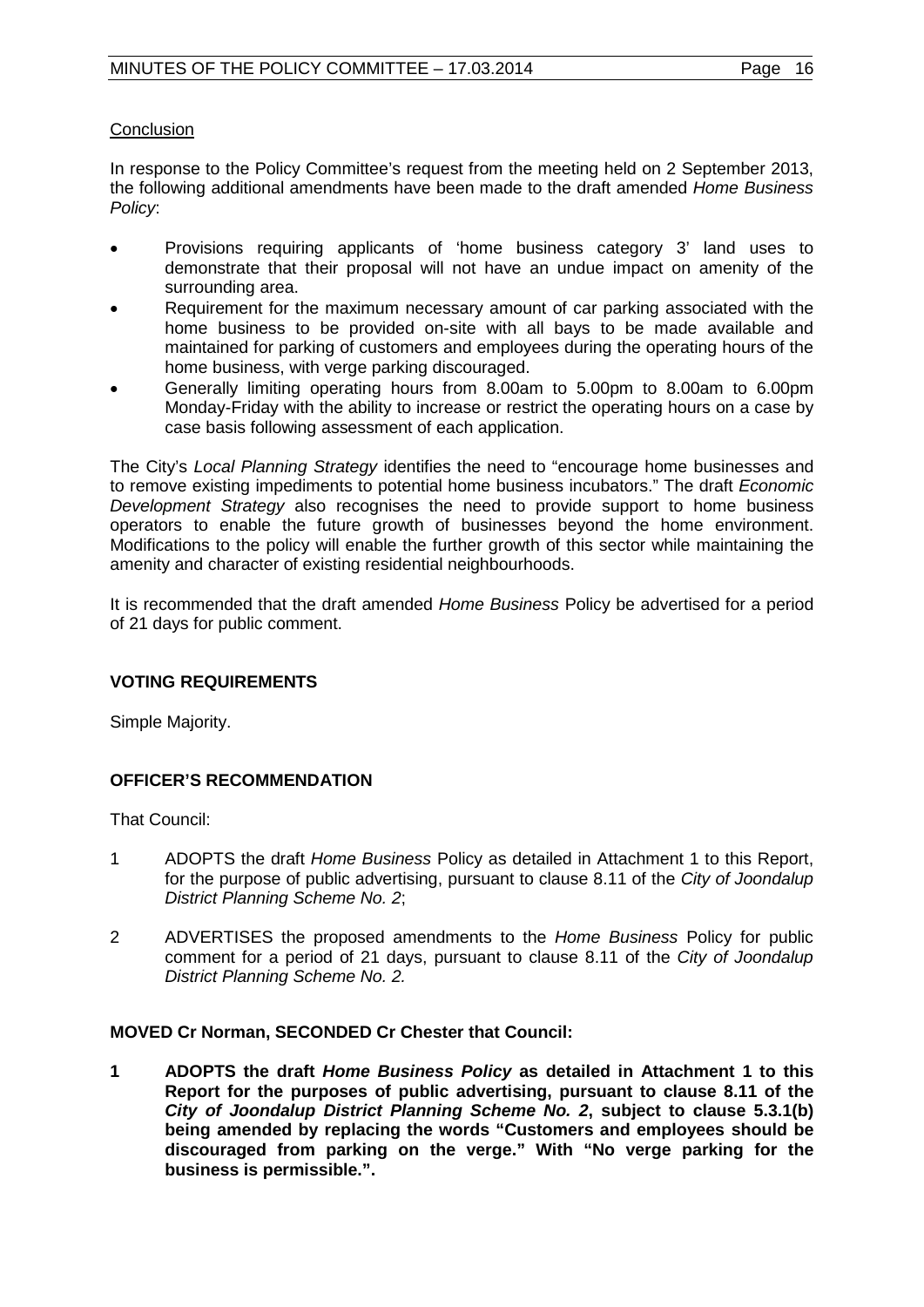#### **2 ADVERTISES the proposed amendments to the** *Home Business* **Policy for public comment for a period of 21 days, pursuant to clause 8.11 of the** *City of Joondalup District Planning Scheme No. 2.*

#### The Motion was Put and **CARRIED** (5/0)

**In favour of the Motion:** Cr Gobbert, Mayor Pickard, Crs Chester, Fishwick and Norman.

*Manager Planning Services left the meeting at 5.50pm.*

*Appendix 1 refers*

*[To access this attachment on electronic document, click here: Attach1agnPolicy170314.pdf](http://www.joondalup.wa.gov.au/files/committees/POLI/2014/Attach1agnPolicy170314.pdf)*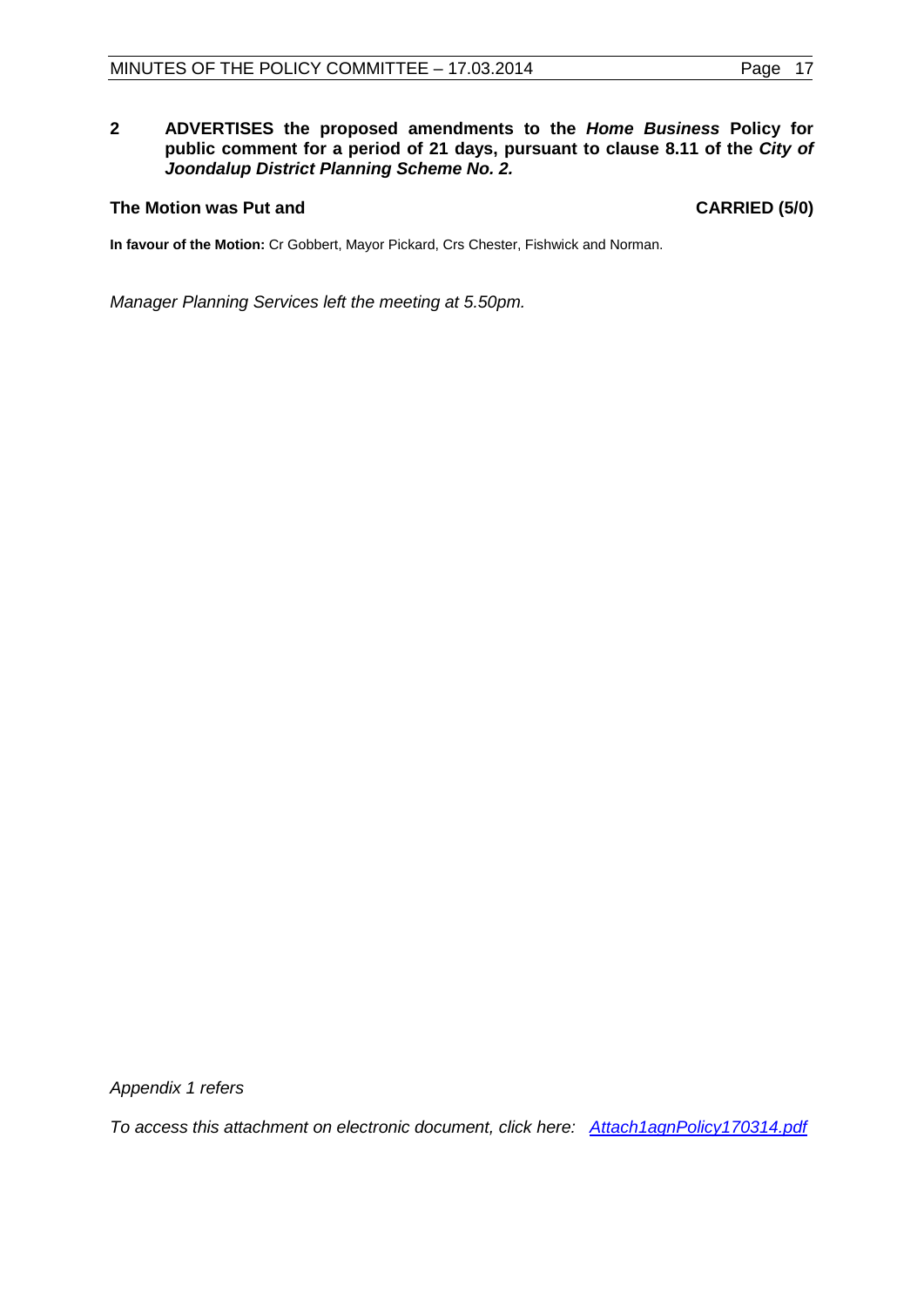# <span id="page-17-0"></span>**ITEM 3 PROPOSED NEW POLICY - HIGH RISK BOOKINGS IN COMMUNITY FACILITIES**

| <b>WARD</b>                           | All                                                                                                                                                                                              |                                                                        |
|---------------------------------------|--------------------------------------------------------------------------------------------------------------------------------------------------------------------------------------------------|------------------------------------------------------------------------|
| <b>RESPONSIBLE</b><br><b>DIRECTOR</b> | Mr Mike Tidy<br><b>Corporate Services</b>                                                                                                                                                        |                                                                        |
| <b>FILE NUMBER</b>                    | 13010, 101515                                                                                                                                                                                    |                                                                        |
| <b>ATTACHMENTS</b>                    | Attachment 1                                                                                                                                                                                     | Proposed policy – High Risk Bookings in<br><b>Community Facilities</b> |
| <b>AUTHORITY / DISCRETION</b>         | Executive - The substantial direction setting and oversight<br>role of Council, such as adopting plans and reports,<br>accepting tenders, directing operations, setting and<br>amending budgets. |                                                                        |

#### **PURPOSE**

For Council to adopt a new policy for the management of high risk bookings in community facilities.

#### **EXECUTIVE SUMMARY**

The City has 32 community facilities that can be hired on a 'casual' basis for private functions and activities. Each separate booking is subject to an application process and a set of booking terms and conditions which the hirer must agree to before a booking can be confirmed.

The vast majority of bookings that occur in the City's community facilities go ahead without incident, however, the City has previously experienced some property damage and antisocial behaviour issues with some casual bookings. These bookings typically involve consumption of alcohol and / or significant numbers (over 50) of younger people (that is  $18<sup>th</sup>$ and  $21^{st}$  birthday parties).

In May 2012, the City commenced a trial period during which no new bookings for 18<sup>th</sup> and  $21<sup>st</sup>$  birthday parties were accepted. Since the commencement of the trial period, there have not been any incidents of property damage or anti-social behaviour associated with casual bookings in community facilities.

The City has considered some different options for the management of these casual bookings and consequently, a new policy for the management of high risk casual bookings (Attachment 1 refers) is proposed for Council's consideration.

#### **BACKGROUND**

Between January 2011 and April 2012 (prior to the temporary ban on 18<sup>th</sup> and 21<sup>st</sup> parties) the City had 80 bookings (approximately 8% of all casual bookings) which could be categorised as high risk due to the type of booking and the number of people involved. Most of the 80 bookings were either  $18^{th}$  or  $21^{st}$  birthday parties.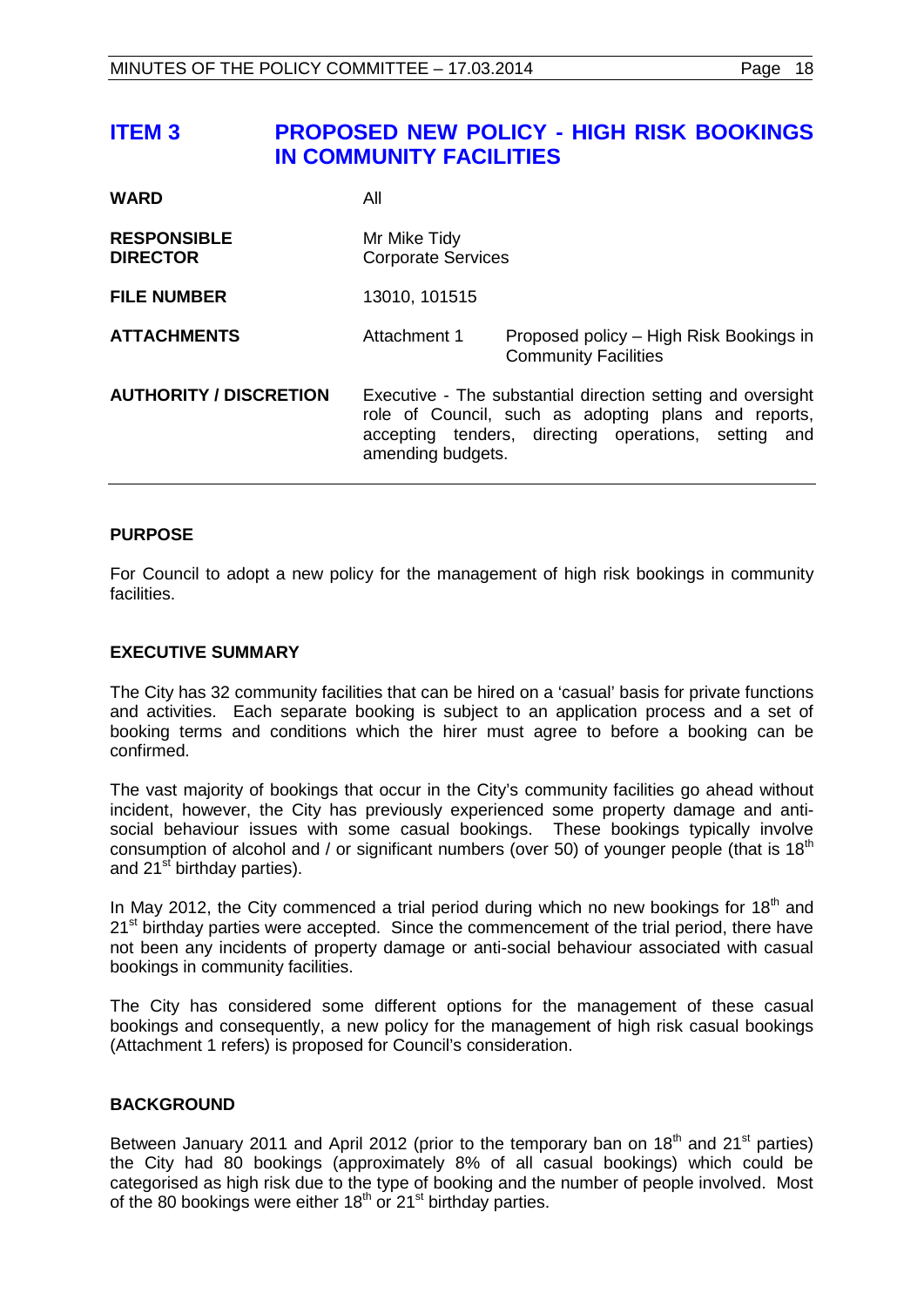Of these 80 bookings, the City experienced issues with 12 of them. Ten of these were  $18<sup>th</sup>$  or 21<sup>st</sup> birthday parties, one was a 16<sup>th</sup> birthday party and the other was a 40<sup>th</sup> birthday party. The issues ranged from relatively minor concerns (such as the facility not being adequately cleaned) through to more significant issues such as vandalism/damage, violence and general anti-social behaviour at the venue.

Two of these bookings required police attendance.

There is also anecdotal evidence to indicate that other anti-social behaviour was associated with some of these bookings, such as large groups of young people walking the streets and being disruptive to local residential areas.

Of the 12 bookings that resulted in issues for the City, four of them were at Beaumaris Community Centre. A local resident contacted the City and commented that several of her neighbours are concerned with the anti-social behaviour that accompanies some of the bookings.

When incidences such as this occur, City staff spend a significant amount of time rectifying the issues, responding to complaints from other user groups and residents, and liaising with the hirer to resolve the bond and/or recover costs.

In May 2012, the City commenced a trial period during which no new bookings for  $18<sup>th</sup>$  and 21<sup>st</sup> birthday parties were accepted. Since the commencement of the trial period, there have not been any incidents of property damage or anti-social behaviour associated with casual bookings in community facilities.

During the trial period, the City also conducted a general review of high risk casual bookings, focussing on:

- review of approach taken by other local governments on high risk bookings
- reviewing the booking documentation and processes to determine if improvements could be made to mitigate risk
- monitoring all existing and new bookings to determine if hirers attempted to circumvent the ban on high risk bookings by submitting false booking applications
- monitoring of enquiries to gauge customer reaction to ban on high risk bookings.

# **DETAILS**

For the purposes of this report, a high risk casual booking is one which:

- is a birthday party for the age range 16 to 21, a buck's night/hen's night or any other function where the City has a reasonable concern that there is a risk of property damage, vandalism and/or anti-social behaviour
- involves provision or sale of alcohol
- involves more than 20 guests (as indicated on the booking form).

A recent review of high risk casual bookings has focussed on the following:

- Review of approach taken by other Local Governments on high risk bookings.
- Reviewing the booking documentation and processes to determine if improvements could be made to mitigate risk.
- Monitoring all existing and new bookings to determine if hirers attempted to circumvent the ban on high risk bookings by submitting false booking applications.
- Monitoring of enquiries to gauge customer reaction to ban on high risk bookings.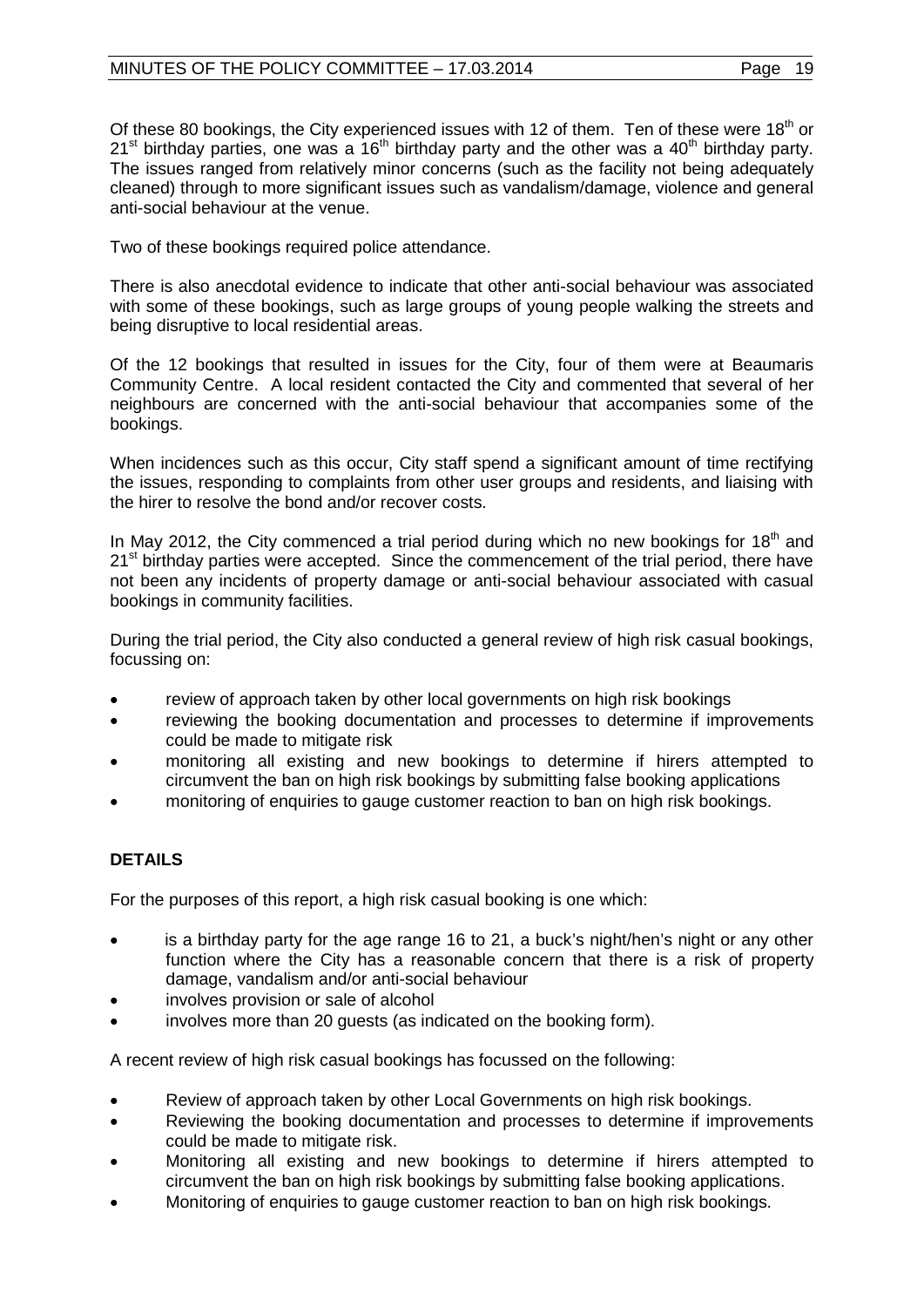The review of other local governments showed that there is not a consistent approach to high risk bookings. There are generally three different approaches:

- 1 No special arrangements, normal bond, hire fees and booking terms and conditions apply.
- 2 Charge a higher bond and/or requirement to complete additional specific booking forms.
- 3 Do not accept  $18<sup>th</sup>$ ,  $21<sup>st</sup>$  or other potentially high risk bookings (such as buck's/hen's nights).

Some local governments have formalised procedures, others have internal processes to identify high risk bookings. For example, the City of Wanneroo has additional booking forms and a higher bond for functions that it deems to be high risk.

In some cases, the additional bond charged by the local government is so significant (up to \$5,000) that it basically acts as a deterrent, causing the applicant not to proceed with their booking.

Generally, the provision of alcohol at a private booking in a City facility does not require additional approval from the City, unless the alcohol is being sold and/or the booking takes place in a public place such as a park. However, the City has specific booking processes and requirements in place to minimise the potential for issues with high risk bookings, such as:

- hirers must be over 18 years of age
- licensed security for  $16<sup>th</sup>$  to  $21<sup>st</sup>$  birthday parties, or other high risk functions, where alcohol will be consumed
- restrictions on late bookings at some facilities
- bond required for all bookings (\$700)
- booking notifications forwarded to City Watch and local Police
- regular engagement with customers with referral to the Police's Party Alert booklet and City Watch's Party Alert form
- minimum of two City Watch patrol visits per 'high risk' booking.

The current facility booking forms require the applicant to provide certain information about their function, such as:

- type of activity/function being undertaken
- number of participants expected
- times of booking
- details of provision or sale of alcohol (if any).

In addition, the City's terms and conditions of hire, which must be read and signed by the applicant prior to the City confirming the booking, clearly point out the obligations of the hirer, such as:

- safety of participants
- cleaning and damage
- alcohol and gambling
- noise
- contacting Police and City watch.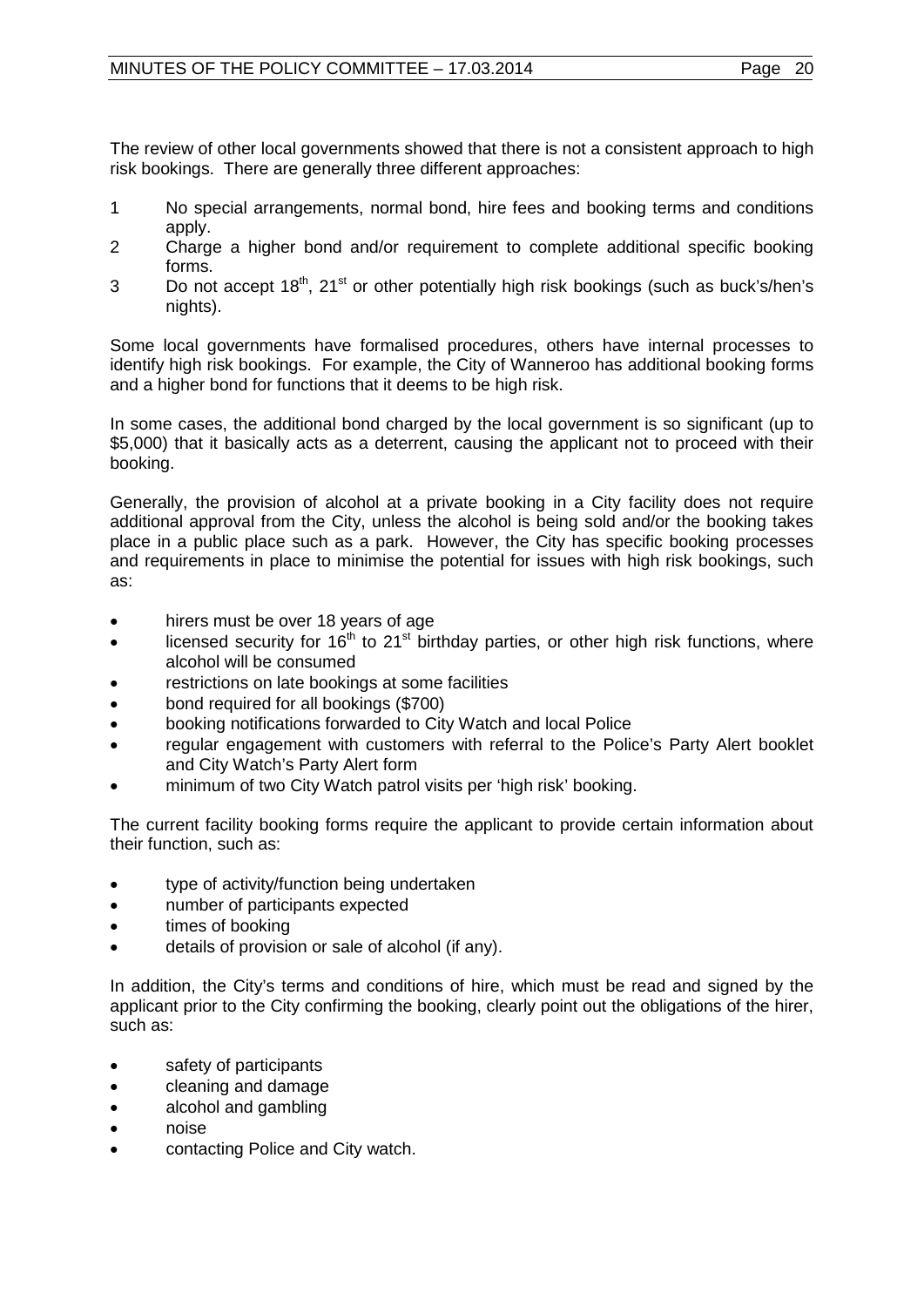#### MINUTES OF THE POLICY COMMITTEE - 17.03.2014 Page 21

The City's current booking processes, booking forms and terms and conditions of hire are quite rigorous and it would be fair to say that when major incidents occur, it is not caused by a lack of due process by the City, rather from unforeseeable circumstances. They are usually caused by the negligence of the hirer, either deliberately or inadvertently, such as providing false information to the City or by details of their function published on social media and attracting additional unwanted guests.

Since the temporary ban on high risk bookings, the City has received on average approximately two enquiries per week for these types of functions. The City has received two special requests for 18<sup>th</sup> birthday parties, both of which were presented to the CEO for consideration. One of these requests was approved as the City was satisfied that there was negligible risk to the City due to the circumstances of the booking. In this case, most of the guests had muscular dystrophy and the City's community centre in Connolly was requested as a venue due to its good wheelchair accessibility. However, after providing approval for the booking, the City was subsequently advised by the applicant that the booking was no longer required. The other request was not approved.

On two occasions, the City's processes have been effective in identifying false information on booking applications that subsequently led to the hirer cancelling their booking or the City not accepting it due to significant concerns about the nature of the function.

The City has received one written complaint about not being able to book a community facility for a 21<sup>st</sup> birthday party.

The temporary ban on high risk bookings has shown that by not accepting casual bookings which appeared to be high risk, the City had a significant reduction in property damage and/or anti-social behaviour.

In proposing a policy, it is suggested that the definition of a high risk booking should also distinguish between private casual bookings and those made by regular hire groups such as community groups. It is not uncommon for community groups, such as sporting clubs, to host functions in the venues they hire on a seasonal or annual basis. There have been occasions where these functions have resulted in anti-social behaviour and/or property damage. However, these incidences are comparatively few and easier to manage compared to a private casual booking because:

- 1 The City already has an established relationship with its community groups and their representatives.
- 2 The community group has a vested interest in continuing to hire the venue and therefore is more likely to show positive intent to handle any incidences promptly and correctly.
- 3 The ramifications of liquor licence breaches are more significant for established groups such as sporting clubs.
- 4 The City can ultimately refuse the groups future bookings and/or liquor licence requests if incidences re-occur.
- 5 The City's Club Development program provides ongoing support, information and education to assist community groups with all aspects of club governance and appropriate conduct in the City's facilities.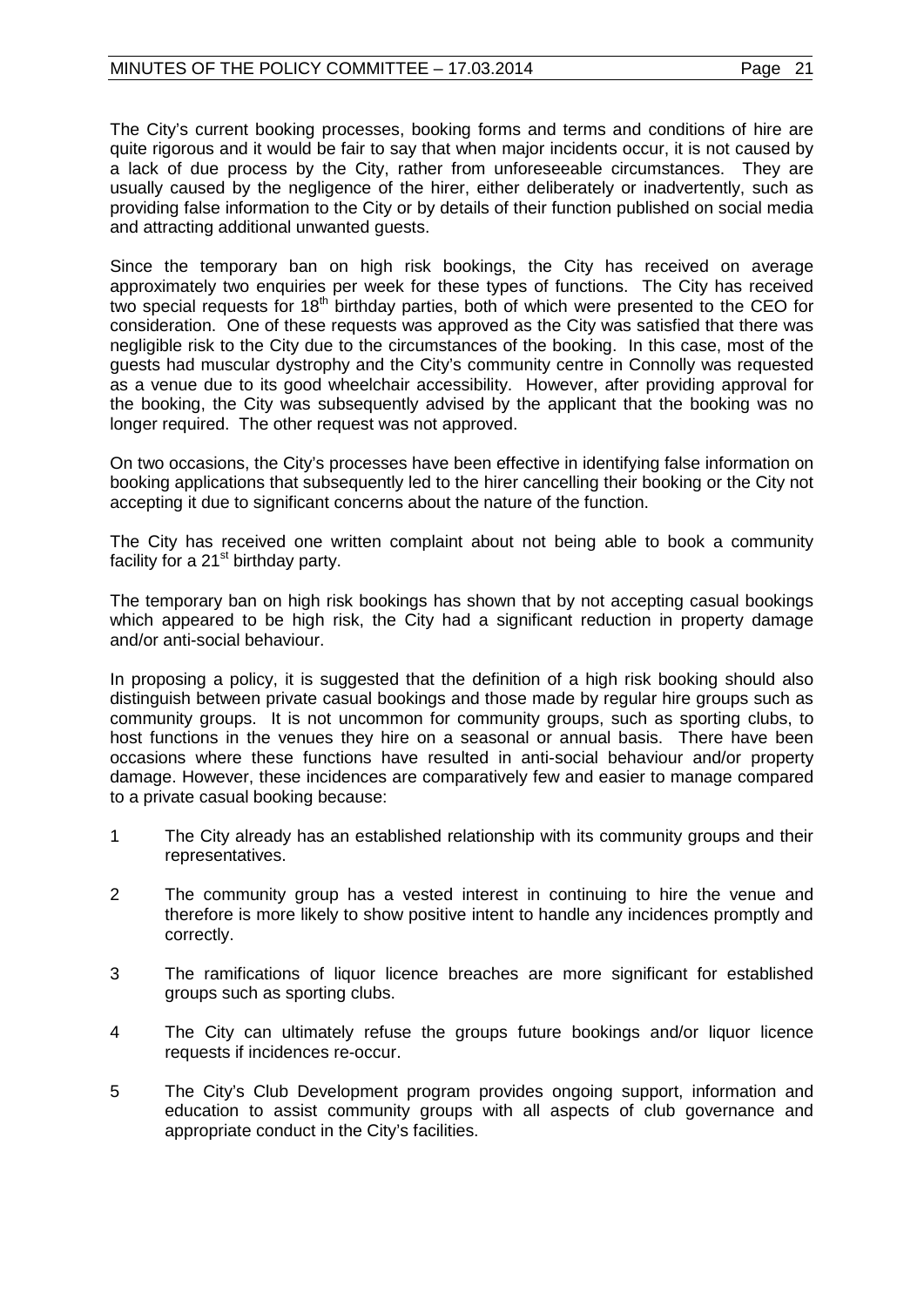#### **Issues and options considered**

In reviewing the City's approach to high risk casual bookings, the following options were considered:

- 1 Maintain normal approach all bookings are subject to the current rigorous processes, booking forms and Terms and Condition of Hire.
- 2 Increased requirement for high risk bookings additional requirements are placed on hirers, such as a higher bond (the City's current fees and charges enables a bond of \$2,000 to be charged), requirement to meet with City staff and completion of additional booking forms governing how the hirer will manage guests and the provision of alcohol.
- 3 Permanent ban on high risk bookings the City formalises a ban on high risk bookings, as defined earlier in this Report.

While Option two does put additional controls in place, both Options One and Two still leave the City exposed to the risk of incidences occurring at high risk casual bookings.

Option Three is the preferred Option and it is proposed that the City formalises this through the development and implementation of a policy.

#### **Legislation / Strategic Community Plan / policy implications**

| Legislation | The City's Local Government and Public Property Local<br>Law 1999 allows the City to have absolute discretion over<br>whether it approves an application for use of local<br>government or public property (Clause 9). The Local<br>Government and Public Property Local Law 1999<br>(Clauses 23 & 24) would also support the development of<br>a specific policy on particular types of bookings (that is<br>$18th$ and 21 <sup>st</sup> parties). |
|-------------|-----------------------------------------------------------------------------------------------------------------------------------------------------------------------------------------------------------------------------------------------------------------------------------------------------------------------------------------------------------------------------------------------------------------------------------------------------|
|             |                                                                                                                                                                                                                                                                                                                                                                                                                                                     |

#### **Strategic Community Plan**

**Key theme Community Wellbeing. Objective** Quality facilities. **Strategic initiative •** Support a long-term approach to significant facility upgrades and improvements. • Understand the demographic context of local communities to support effective facility planning. • Employ facility design principles that will provide for longevity, diversity and inclusiveness and where appropriate, support decentralising the delivery of City services. **Policy Policy No policy exists, however a new policy is being proposed.**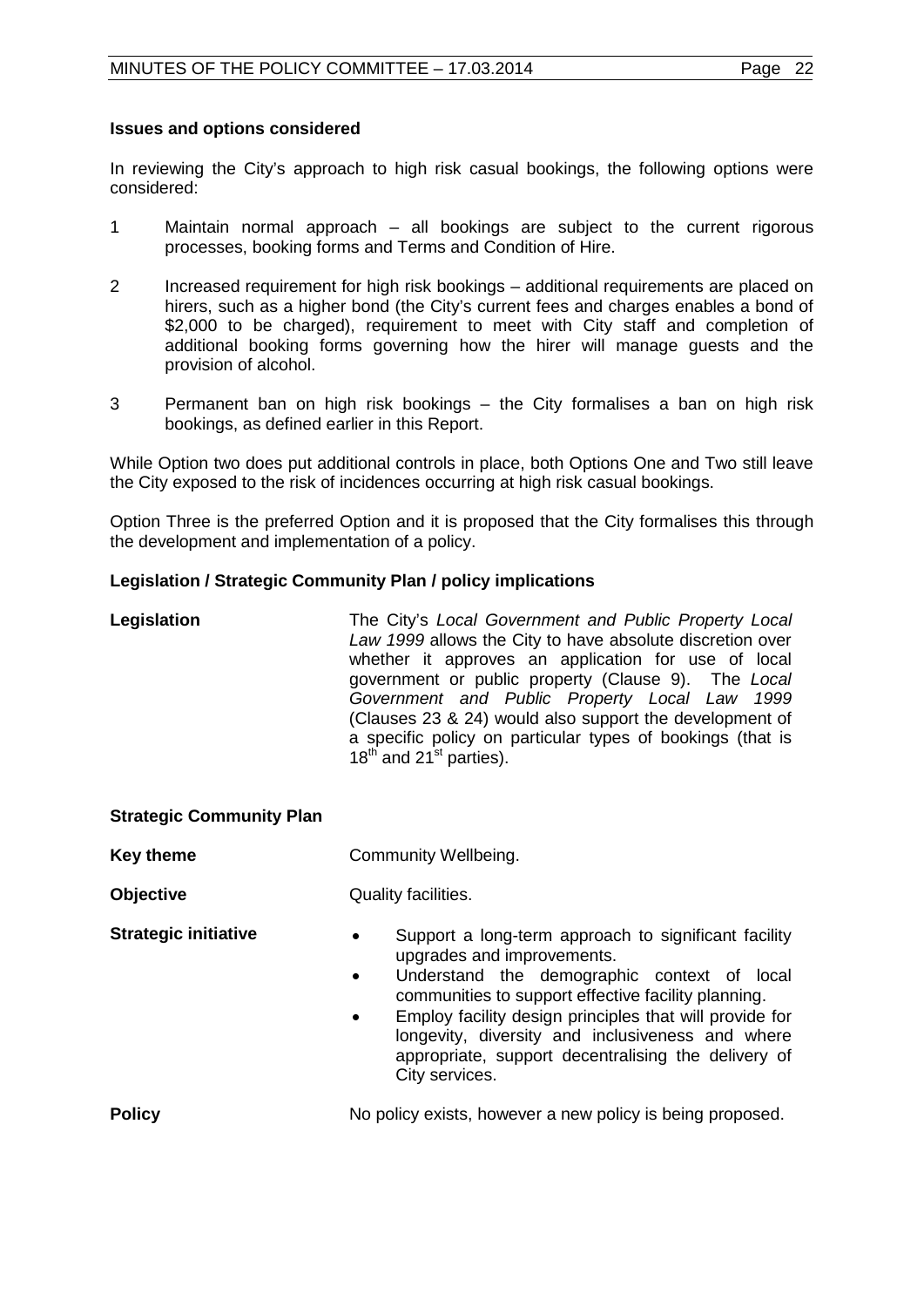#### *Risk management considerations*

Large private, social gatherings in City facilities involving alcohol and young adults provide the following significant risks to the City:

- 1 Damage to the facility while property damage can generally be repaired and the costs recovered, the facility may be unusable for a period of time, which can impact on other members of the public.
- 2 Anti-social behaviour the popularity of social media now means that a private function can be inadvertently or deliberately 'shared' with large numbers of people in a short space of time. As is often shown in the media in recent times, when this occurs there is significant potential for major anti-social behaviour issues which can have a negative impact on the surrounding community.

#### **Financial/budget implications**

The financial implications of the previously mentioned 12 bookings are summarised below:

| Income generated by bookings         | \$3,682.14 |
|--------------------------------------|------------|
| Cost of damage/cleaning and the like | \$8,249.41 |

In most cases, the cost of damages is recovered via the bond, or by invoicing the hirer if the cost exceeds their bond. However, there is still a significant amount of staff time required to deal with all the issues that arise when a major incident occurs at a booking in one of the City's community facilities.

In addition, other user groups can be affected if the facility is unusable for a period of time while issues are rectified.

#### **Regional significance**

Not applicable.

#### **Sustainability implications**

Not applicable.

#### **Consultation**

Not applicable.

#### **COMMENT**

Private bookings in City community facilities involving large numbers of young people and consumption of alcohol now present a greater risk to the City than in previous times. Changes in social culture and the high use of social media mean there is a higher potential for property damage, vandalism, violence and anti-social behaviour to occur at these types of functions.

The draft policy proposes that the City implement a permanent ban on casual bookings which it defines as high risk to help minimise the potential for damage to the City's community facilities and inconvenience to the City and other users of the facilities.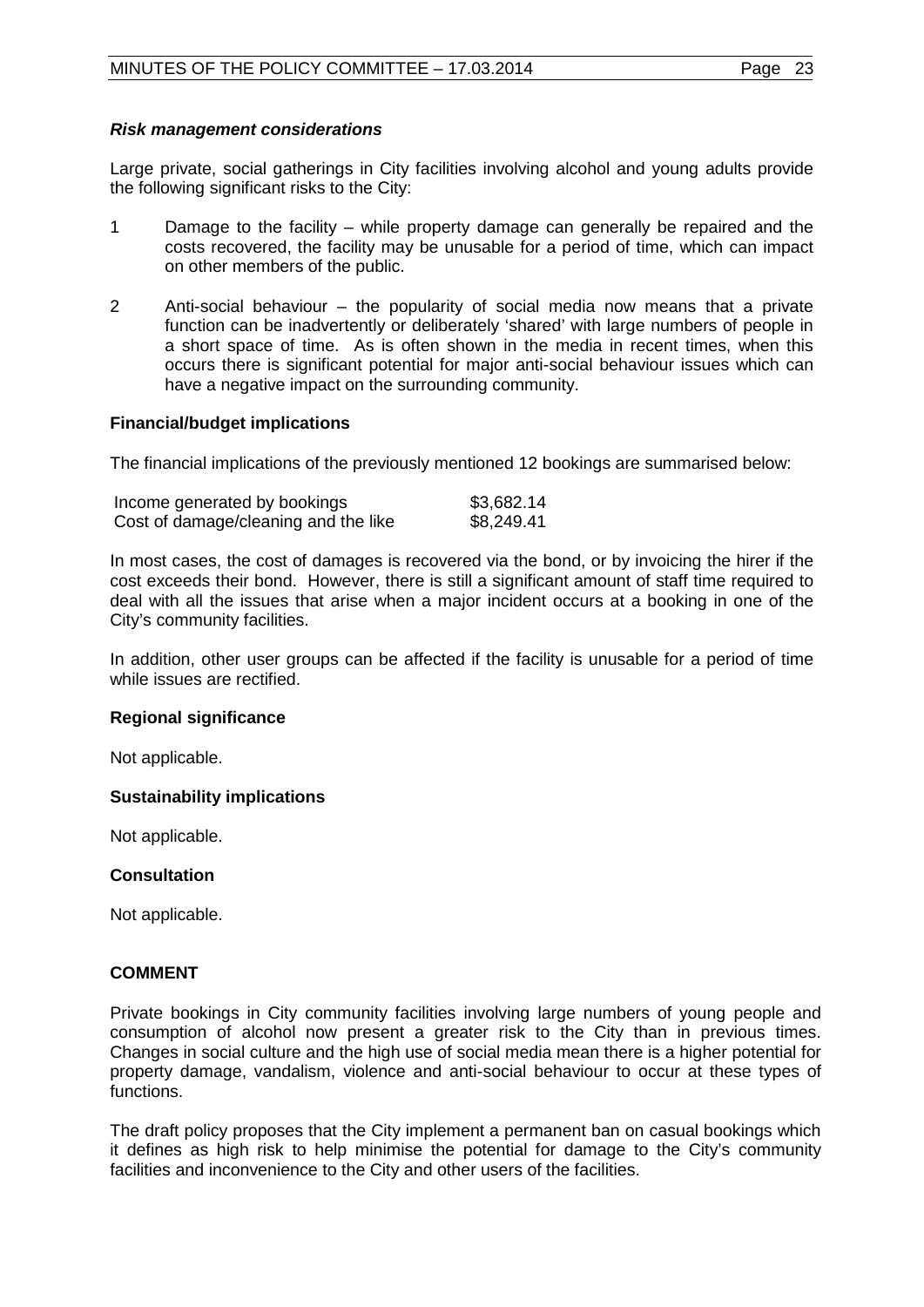One concern with implementing a ban or restrictions on particular high risk bookings is that applicants may provide false information in their booking application to circumvent the restrictions. If this occurs and can be proven, the City's *Local Government and Public Property Local Law 1999* includes the capacity for a \$100 penalty to be applied to the applicant.

# **VOTING REQUIREMENTS**

Simple Majority.

### **OFFICER'S RECOMMENDATION**

That Council ADOPTS the *High Risk Bookings in Community Facilities Policy* as included in Attachment 1 to this Report.

#### **PROCEDURAL MOTION – THAT THE ITEM BE REFERRED BACK TO THE CEO**

**MOVED Mayor Pickard, SECONDED Cr Fishwick that the item relating to the** *High Risk Bookings in Community Facilities Policy* **be REFERRED BACK to the Chief Executive Officer for further research and clarification of information.**

#### The Procedural Motion was Put and **CARRIED** (5/0)

**In favour of the Motion:** Cr Gobbert, Mayor Pickard, Crs Chester, Fishwick and Norman.

*Appendix 2 refers*

*[To access this attachment on electronic document, click here: Attach2agnPolicy170314.pdf](http://www.joondalup.wa.gov.au/files/committees/POLI/2014/Attach2agnPolicy170314.pdf)*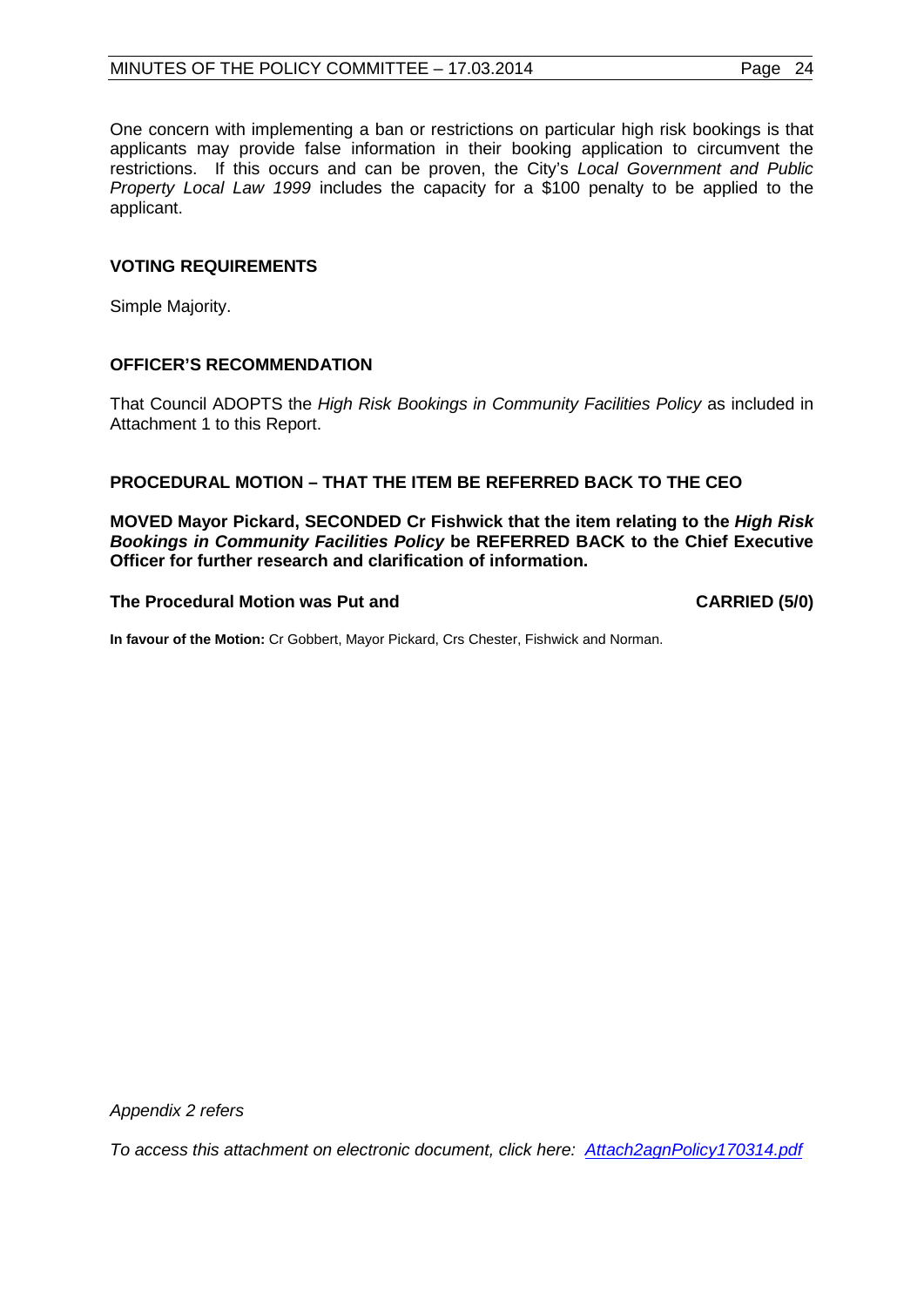<span id="page-24-0"></span>

| <b>WARD</b>                           | All                                                                                                                                                                                              |                                                                                                        |
|---------------------------------------|--------------------------------------------------------------------------------------------------------------------------------------------------------------------------------------------------|--------------------------------------------------------------------------------------------------------|
| <b>RESPONSIBLE</b><br><b>DIRECTOR</b> | Mr Mike Tidy<br><b>Corporate Services</b>                                                                                                                                                        |                                                                                                        |
| <b>FILE NUMBER</b>                    | 101291, 101515                                                                                                                                                                                   |                                                                                                        |
| <b>ATTACHMENTS</b>                    | Attachment 1<br>Attachment 2                                                                                                                                                                     | Existing City's Art and Memorabilia<br><b>Collections Policy</b><br><b>Proposed Visual Arts Policy</b> |
| <b>AUTHORITY / DISCRETION</b>         | Executive - The substantial direction setting and oversight<br>role of Council, such as adopting plans and reports,<br>accepting tenders, directing operations, setting and<br>amending budgets. |                                                                                                        |

#### **PURPOSE**

For Council to consider revoking *The City's Art and Memorabilia Collections Policy* and to create a new *Visual Arts Policy.*

#### **EXECUTIVE SUMMARY**

At its meeting held on 19 April 2011 (CJ064-04/11 refers), Council resolved to establish a commissioning program for visual art that depicts iconic landmarks within the City of Joondalup. A further resolution also requested the preparation of a report for the Policy Committee to amend *The City's Art and Memorabilia Collections Policy* by incorporating a process for the new commissioning program.

The report was subsequently delayed to facilitate a more comprehensive review through the Policy Manual review process and to reflect any outcomes resulting from the adoption of the new *Strategic Community Plan 2012-2022 'Joondalup 2022'.*

As a result of the recent adoption of *Joondalup 2022* and the progress of the Policy Manual review, *The City's Art and Memorabilia Collections Policy* has since been reviewed by officers and the Art Collection and Advisory Committee. It is recommended that the existing policy be revoked and a new *Visual Arts Policy* be created that supports the City's new strategic objectives in relation to cultural development through *Joondalup 2022*.

It is recommended that Council revokes *The City's Art and Memorabilia Collections Policy* and create a new *Visual Arts Policy.*

#### **BACKGROUND**

At its meeting held on 19 April 2011 (CJ064-04/11 refers), Council agreed to support the introduction of a new commissioning process for artwork and the allocation of \$15,000 in the annual budget for projects of this nature. Subsequent to that determination, Council requested that a further report be prepared for the Policy Committee to review *The City's Art and Memorabilia Collections Policy* and to include an agreed process for the commissioning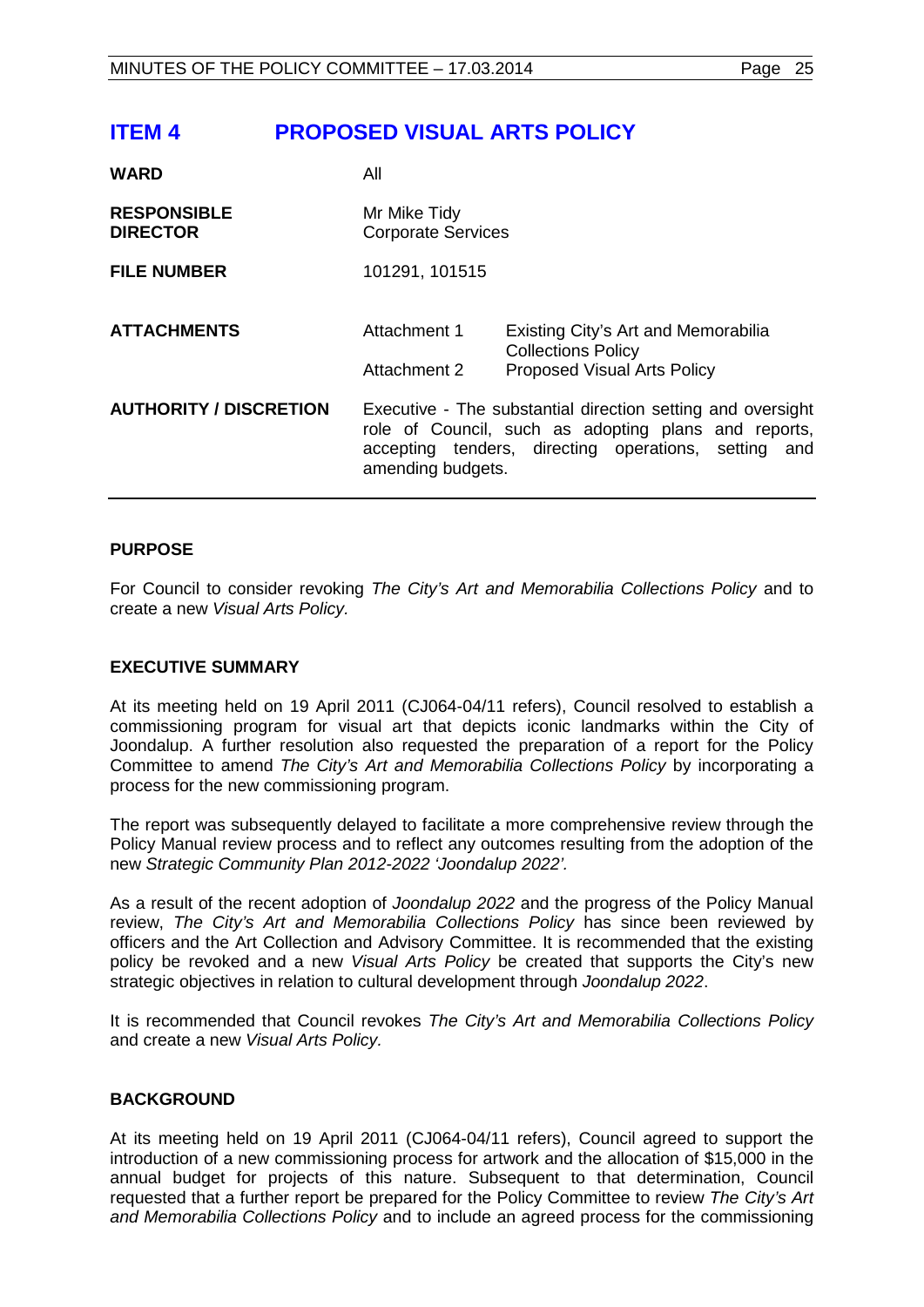of artworks. Given the nature of the policy it was determined that the Art Collection and Advisory Committee (ACAC) consider the policy first before referring to the Policy Committee.

The development of this report was delayed as:

- *Joondalup 2022* was finalised and reviewed
- a complete review of the existing *Art Collection and Memorabilia Management Plan* took place
- direction was received from the City's ACAC on future direction of the visual arts program and, in particular the Community Invitation Art Award.

This sought to ensure that any policy review would align with new strategic objectives relating to visual arts and cultural development and be consistent with the Policy Manual review process that had recently commenced.

At its meeting held on 23 October 2012 (CJ210-10/12 refers), Council adopted the new *Strategic Community Plan 2012-2022 'Joondalup 2022'* and as a result, *The City's Art and Memorabilia Collections Policy* has since been reviewed. In alignment with the review of the policy, the existing *Art and Memorabilia Collection Management Plan* (detailed in Attachment 2) has also been revised to reflect changes in policy and operations.

These amendments were considered by the ACAC at its meeting held on 10 February 2014, where the committee resolved as follows:

*"That the Art Collection and Advisory Committee:*

- *1 SUPPORTS revoking The City's Art and Memorabilia Collection Policy as detailed in Attachment 1 to this Report;*
- *2 SUPPORTS creating a new Visual Arts Policy as detailed in Attachment 3 to this Report;*
- *3 REFERS the policy matters detailed in Parts 1 and 2 above to the Policy Committee for its consideration;*
- *4 NOTES the City's new Art Collection Management Plan, as outlined in Attachment 4 to this Report, which incorporates operational matters pertaining to the management of visual arts programs."*

This report presents a new *Visual Arts Policy* for consideration by Council as supported by ACAC.

# **DETAILS**

#### Policy History

The City's art collection was first established following the separation of the City of Joondalup from the former City of Wanneroo in 1998. Upon separation, the collection was divided equally by value, with the former City of Wanneroo retaining the historical works, regional landscapes and Indigenous collection, while the City of Joondalup acquired the contemporary works.

During this separation process, the City also readopted the following former City of Wanneroo policies to support the management of the new Collection, namely: *Art Collection*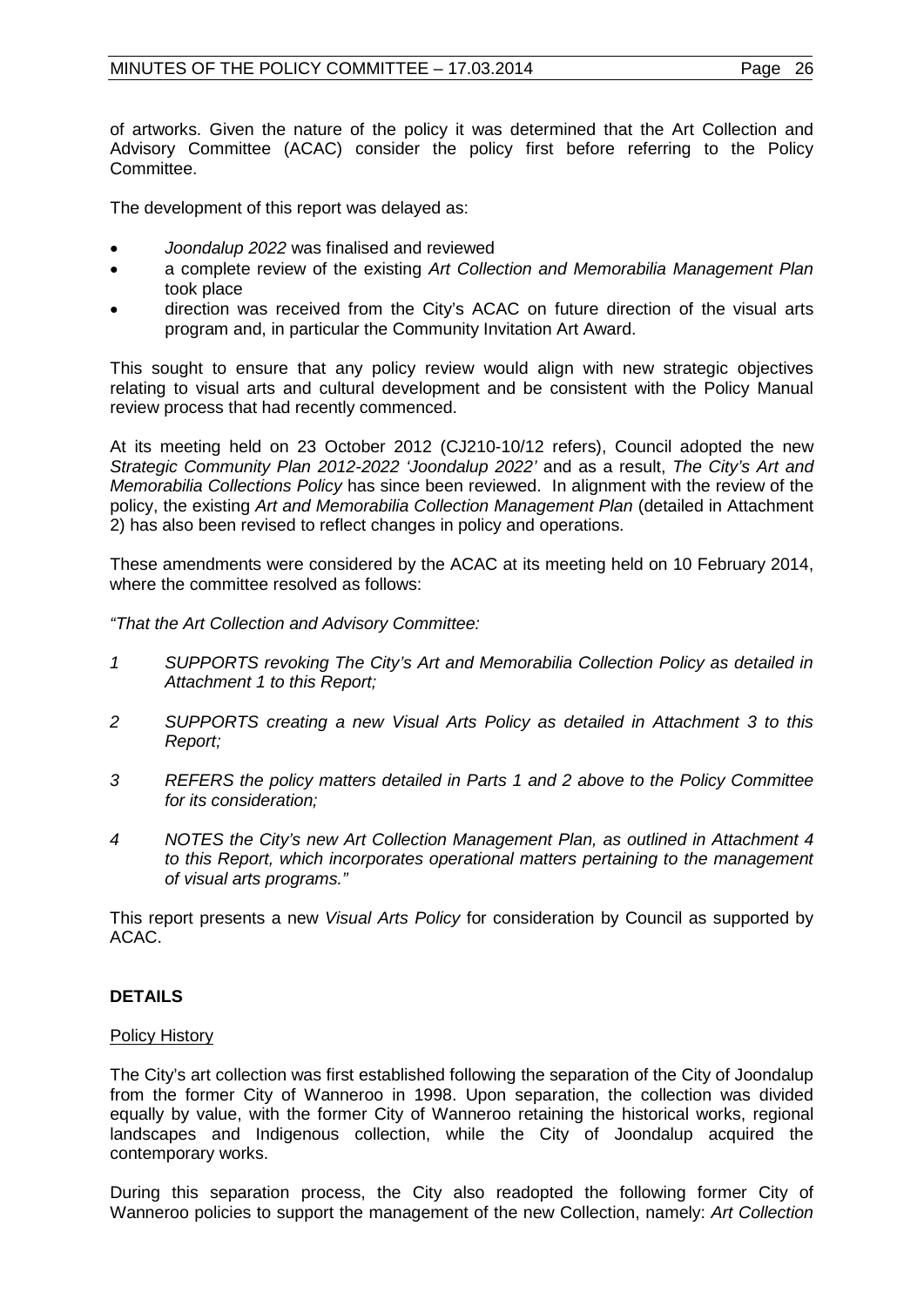*Policy*, *Museum Collections and Operations Policy* and *Public Art Policy* (CJ213-06/99 refers).

These policies outlined the City's commitment to:

- supporting contemporary art and artists
- the development of a high quality art collection
- the appointment of a professional art consultant to manage acquisition processes
- the effective management of the City's museum collection
- the implementation of artworks in public spaces to promote the cultural identity of the City.

As part of the Policy Manual review conducted in October 2005, the City consolidated the abovementioned policies into a single *Cultural Development Policy* (CJ206-10/05 refers). At its meeting held on 12 December 2006 (CJ238-12/06 refers), Council renamed the *Cultural Development Policy* to '*The City's Art and Memorabilia Collections Policy'* to better reflect the intent of the policy and additional amendments outlined the role of Elected Members in the acquisition process, demonstrated a preference for local content and context within the collection and removed references to contemporary works.

At its meeting held on 15 April 2008 (CJ052-04/08 refers), Council made further amendments to the policy to broaden the purchasing criteria for artworks from local content and context, to local, quality and contemporary pieces. This ensured that the investment value of the City's art collection continued to appreciate and was not limited by specific content criteria.

At its meeting held on 26 June 2012 (CJ108-06/12 refers), Council endorsed minor amendments to the policy to change the delegation of authority relating to the acquisition of artworks by the Chief Executive Officer from \$7,500 to \$15,000, with approval for the acquisition based on the advice of the City's Art Consultant.

#### Joondalup 2022

Despite the policy being subject to several formats in recent years, it is considered timely that the purpose and content of the policy is comprehensively reviewed to reflect the new strategic directions outlined in *Joondalup 2022*.

New directions in the plan relating to cultural development and visual arts are as follows:

| Key Theme:                   | Community Wellbeing.                                                                                                                                                                                                                                     |
|------------------------------|----------------------------------------------------------------------------------------------------------------------------------------------------------------------------------------------------------------------------------------------------------|
| <b>Aspirational Outcome:</b> | "The City has world-class facilities and a thriving cultural scene.<br>It encourages and supports local organisations and community<br>groups. Community spirit is felt by all residents and visitors,<br>who live in safe and friendly neighbourhoods." |
| Objective:                   | Cultural Development - For the community to have access to<br>world-class cultural and artistic events and facilities.                                                                                                                                   |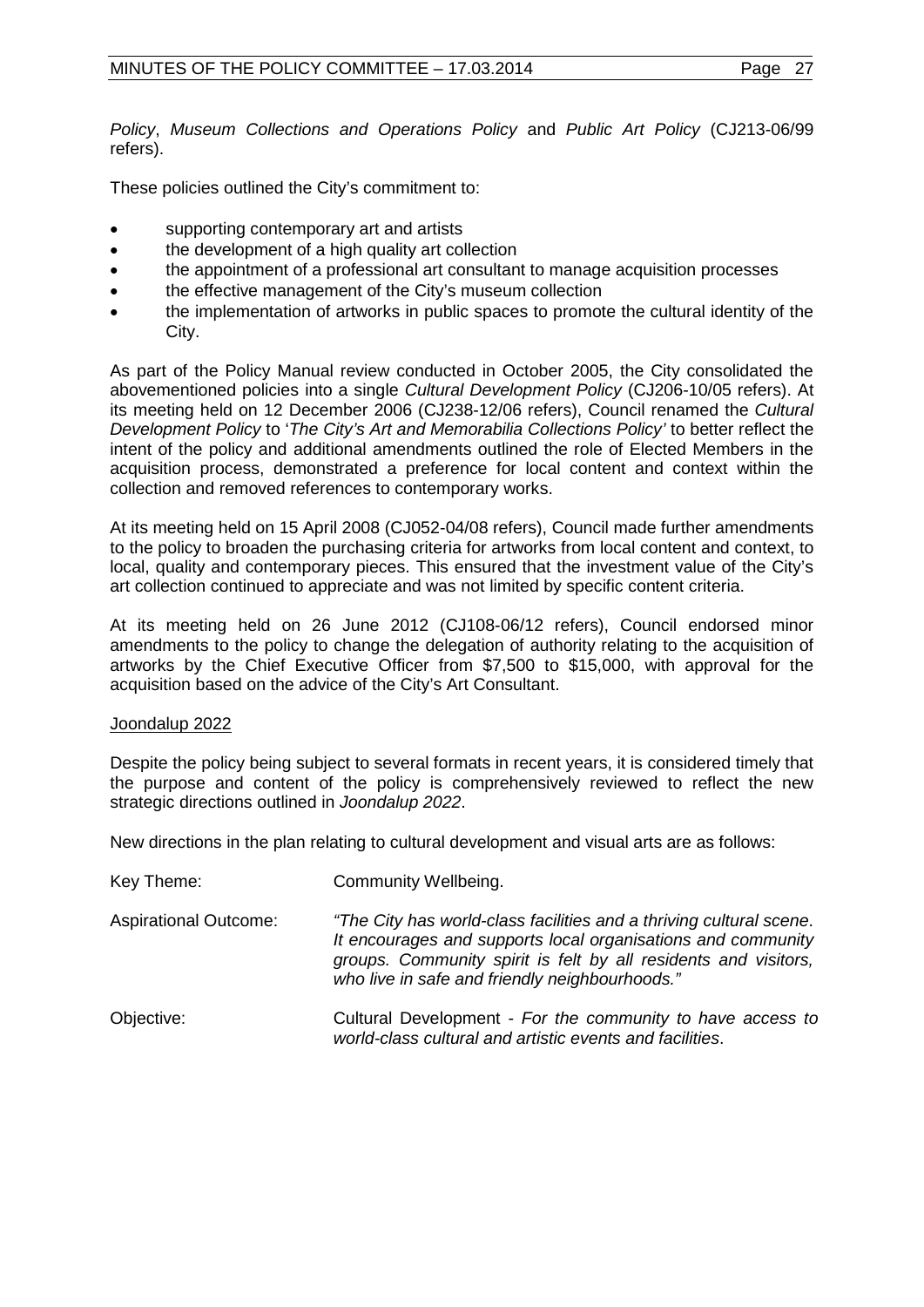Relevant Strategic Initiatives:

- *Establish a significant cultural facility with the capacity to attract world-class visual and performing arts events.*
- *Invest in publicly accessible visual art that will present a culturally-enriched environment.*
- *Promote local opportunities for arts development.*

This strategic direction focuses on two main components:

1 At the macro level:

An aspiration to reposition the City of Joondalup as a modern, urban and culturallyenriched environment that will support its recognition as a significant location within the Perth metropolitan area. At present, the City provides a diverse mix of cultural and art experiences, including a strong visual arts component. This requires the management of a high quality and highly valued art collection, two annual art exhibitions and a commissioning artwork program.

In the future, attracting large investments within the City of Joondalup will demand the establishment of complementary entertainment and cultural experiences for residents and visitors that are of a quality standard. This will be one of several major objectives of the City over the medium term.

2 At the micro level:

Encouraging and supporting opportunities for local organisations and individuals to engage in artistic and cultural events. The City currently achieves this through the provision of an extensive community events calendar and the support of local arts organisations. Recent direction from Council (CJ249-11/12 refers) enhanced these opportunities, by establishing a Community Invitation Art Award to support the aspirations of the local arts community.

From the strategic initiatives described above, most components are captured within the existing policy, excluding City investments in public art and references to the new Community Invitation Art Award.

#### **Proposed Policy**

To reflect new strategic directions in relation to cultural development and visual art at the City, it is suggested a new *Visual Arts Policy* be created and the existing policy revoked. In the main the differences between the two are as follows:

- The policy being retitled from *The City's Art and Memorabilia Collections Policy* to the *Visual Arts Policy*, to reflect broader policy objectives rather than just the management of collections.
- Amend the objective of the policy to reflect broader outcomes relating to cultural development and arts promotion.
- Create a new policy statement that reflects the City's ambitions of leveraging quality visual arts programs to promote and enhance the cultural identity of the City.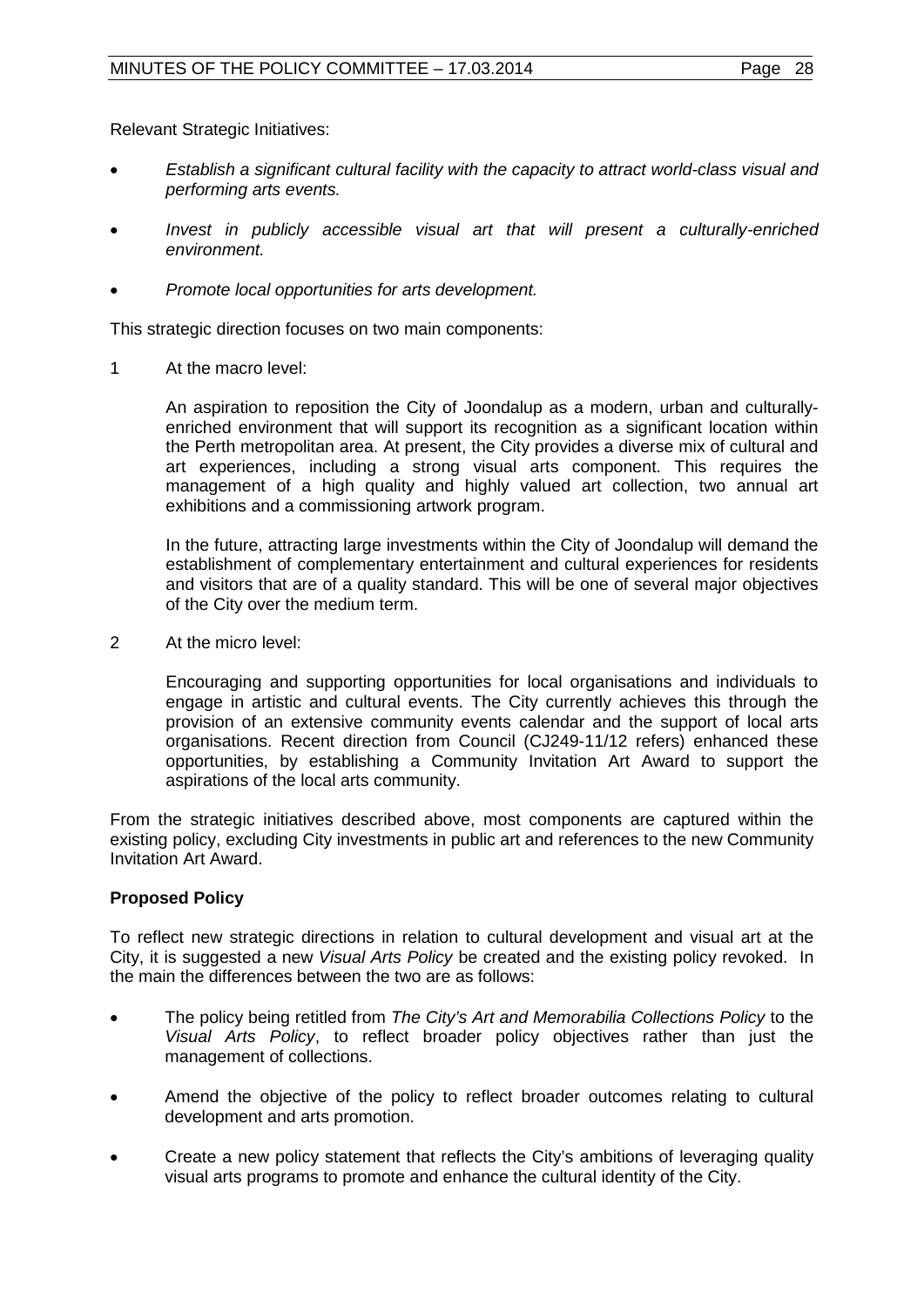- Transfer administrative and operational components of the existing policy into a new *Art Collection Management Plan* (provided at Attachment 4) that includes a new commissioning process (highlighted in yellow) and which generally becomes the City's management tool for visual arts programs.
- Simplify the details of the new policy to outline supported program areas and include references to a commissioning process for visual arts and a Community Invitation Art Award.
- Remove references to specific delegated acquisition approvals by the Chief Executive Officer that duplicate existing references within the Register of Delegation of Authority.
- Generally reference the role of the ACAC in the management of art acquisitions and program delivery.
- Remove references to the archive and memorabilia collection within the new policy, given its different management approach to visual arts. The current section on this subject is also not appropriate at a policy level as it does not guide the management of the collection but merely references that the City has one. It should also be noted that the City manages this collection at an operational level through an agreement with the City of Wanneroo, which is currently under review.

#### **Issues and options considered:**

Council can either:

- adopt the new *Visual Arts Policy* as presented
- adopt the new *Visual Arts Policy* with further modifications or
- retain the existing policy in its current format.

Option 1 is the preferred option and has been supported by ACAC.

#### **Legislation / Strategic Community Plan / policy implications**

**Legislation** Not applicable.

**Strategic Community Plan**

- **Key Theme Community Wellbeing.**
- **Objective** Cultural development.

**Strategic Initiative**

- Establish a significant cultural facility with the capacity to attract world-class visual and performing arts events.
- Invest in publicly accessible visual art that will present a culturally-enriched environment.
- Promote local opportunities for arts development.

#### **Policy**

This report presents the outcomes of a review of *The City's Art and Memorabilia Collections Policy*.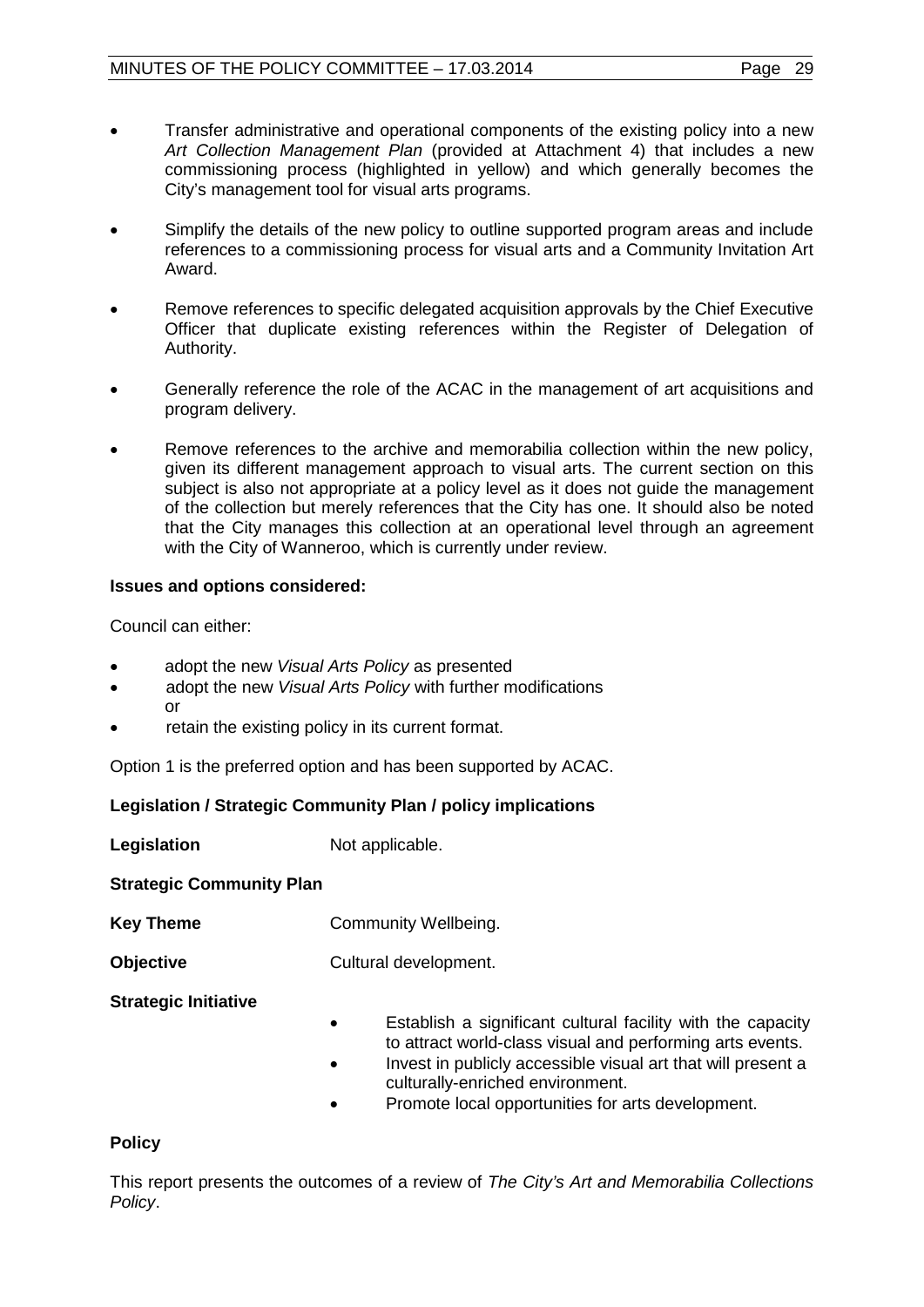#### **Risk Management considerations**

In order to remain transparent and to facilitate appropriate decision-making processes, it is imperative that policies reflect the current positions of Council and work practices at the City. If not effectively maintained, there are risks associated with potentially misleading the community through publicly available, un-reviewed policies.

#### **Financial / Budget Implications**

There are no identified financial or budget implications in revoking *The City's Art and Memorabilia Collections Policy* and creating a new *Visual Arts Policy.*

#### **Regional Significance**

The new *Visual Arts Policy* attempts to drive cultural development within the City that will be of regional significance.

#### **Sustainability implications**

The promotion and establishment of visual art within the community contributes to the social wellbeing of residents and visitors through opportunities for cultural experiences. It also provides regional attractions that support economic development activities within the City.

#### **Consultation**

Not applicable.

#### **COMMENT**

For the City to effectively achieve its cultural and economic development ambitions, it is important that its policies and planning documents are aligned and promote a consistent vision to the community.

The proposed *Visual Arts Policy* was referred to the ACAC in the first instance, given its oversight of visual art acquisitions and reference to the committee within the revised policy. The committee has supported its adoption.

Elevating the City's commitment to visual arts and cultural development is a major objective over the medium term, which aims to improve the attractiveness, liveability and investment within the City of Joondalup.

Using a policy mechanism to promote the City's support for visual arts is an essential action following the adopted plan *'Joondalup 2022*'.

#### **VOTING REQUIREMENTS**

Simple Majority.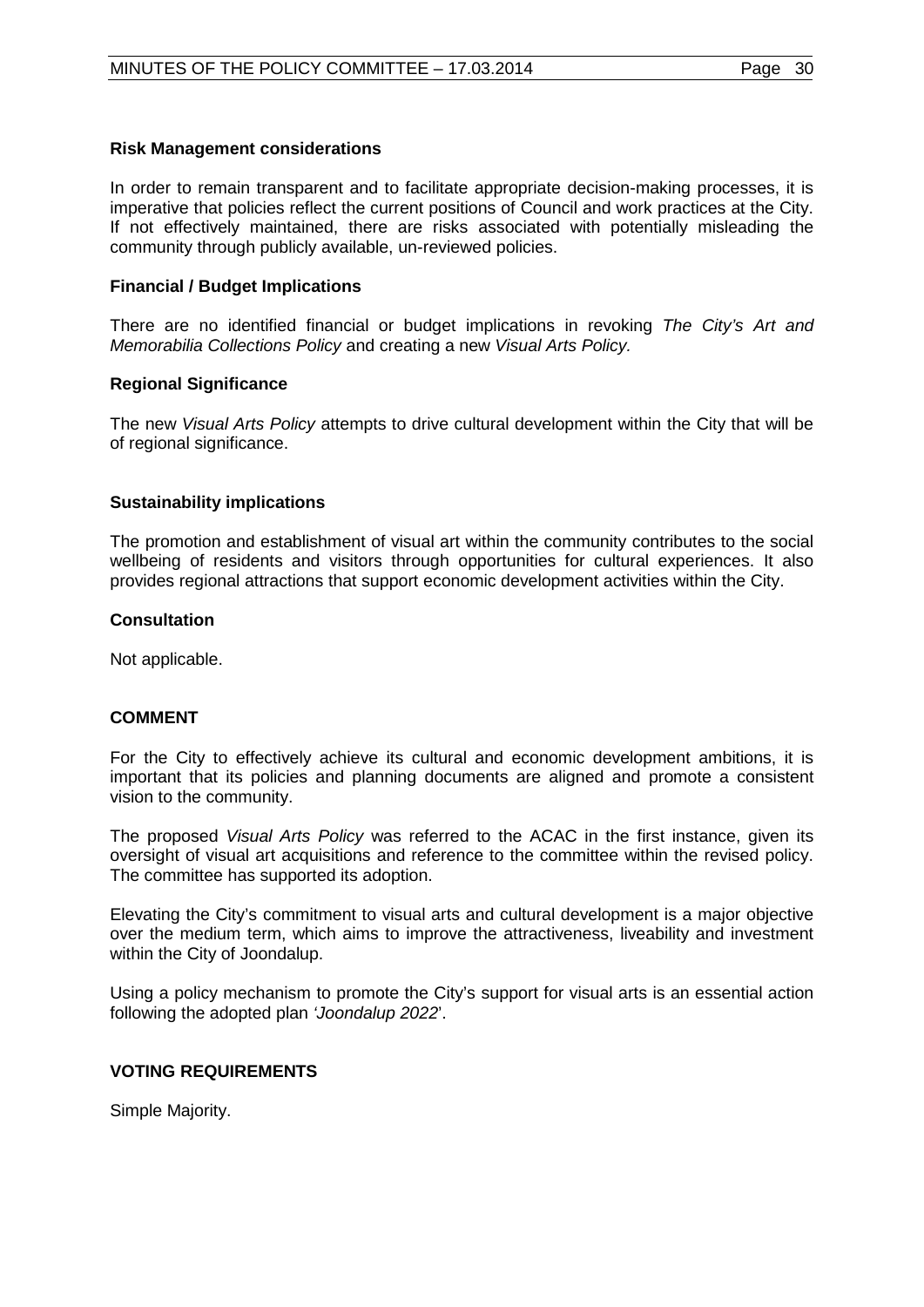#### **OFFICER'S RECOMMENDATION**

That Council:

- 1 REVOKES *The City's Art and Memorabilia Collection Policy* as detailed in Attachment 1 to this Report;
- 2 ADOPTS the new *Visual Arts Policy* as detailed in Attachment 2 to this Report.

#### **PROCEDURAL MOTION – THE ITEM BE REFERRED BACK TO A COMMITTEE**

**MOVED Cr Fishwick, SECONDED Mayor Pickard that the item relating to the proposed**  *Visual Arts Policy* **be REFERRED BACK to the Art Collection and Advisory Committee for further research and clarification of information.**

#### The Procedural Motion was Put and **CARRIED** (5/0)

**In favour of the Motion:** Cr Gobbert, Mayor Pickard, Crs Chester, Fishwick and Norman.

*Appendix 3 refers*

<span id="page-30-0"></span>*[To access this attachment on electronic document, click here: Attach3agnPolicy170314.pdf](http://www.joondalup.wa.gov.au/files/committees/POLI/2014/Attach3agnPolicy170314.pdf)*